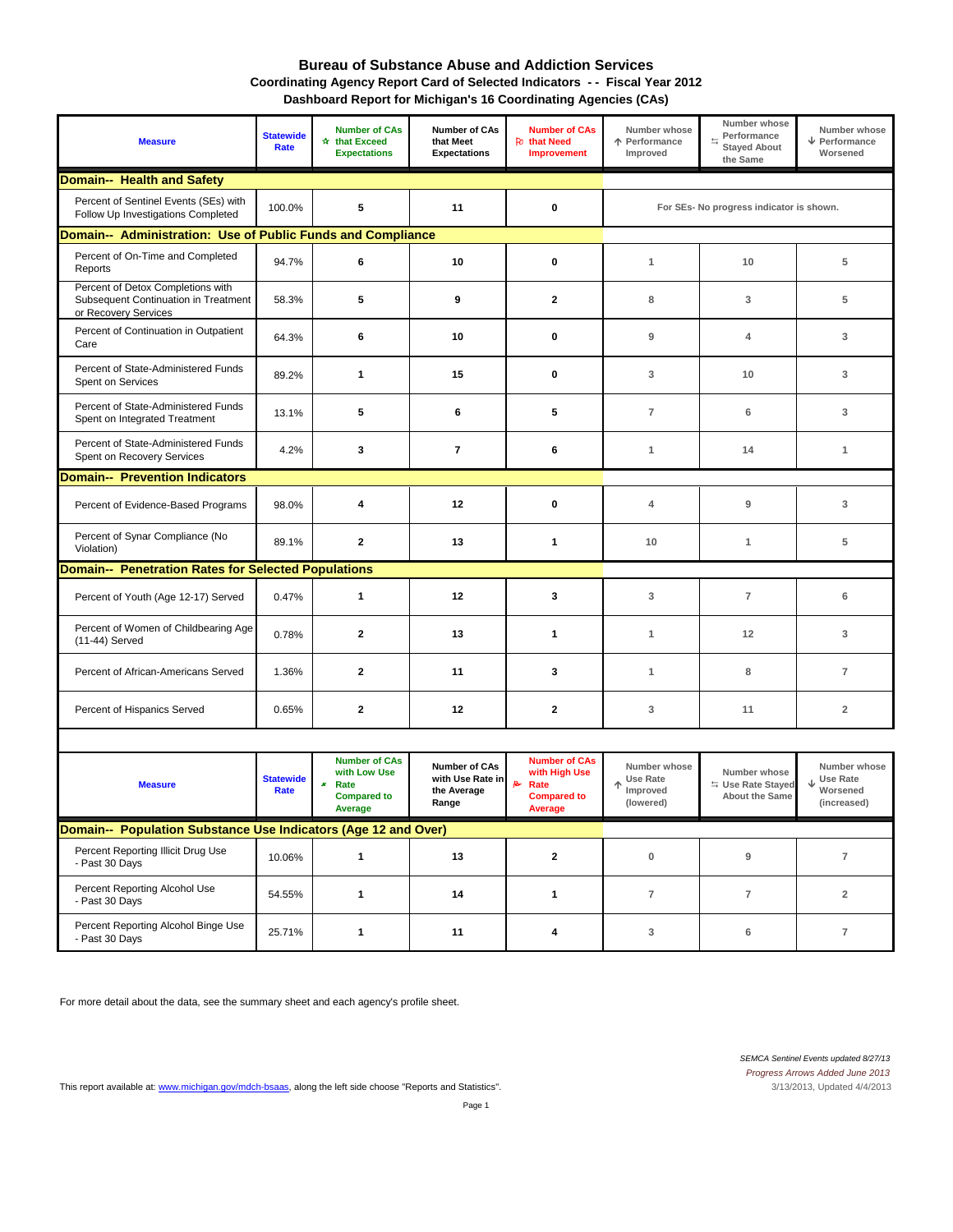#### **Bureau of Substance Abuse and Addiction ServicesCoordinating Agency Report Card of Selected Indicators - - Fiscal Year 2012 Report Card Summary with Progress from Last Year (Summary Page 1 of 2)**

| Domain:                    | <b>Health and Safety</b>                                                                                                                                                           |                                            | Administration: Use of Public Funds and Compliance   |                                          |                                          |                                                         |                                                             |                                          | <b>Prevention Indicators</b>      |
|----------------------------|------------------------------------------------------------------------------------------------------------------------------------------------------------------------------------|--------------------------------------------|------------------------------------------------------|------------------------------------------|------------------------------------------|---------------------------------------------------------|-------------------------------------------------------------|------------------------------------------|-----------------------------------|
| <b>Measures:</b>           | <b>Sentinel Event</b><br><b>Investigations</b>                                                                                                                                     | <b>On-Time</b><br><b>Reporting</b>         | <b>Detox</b><br><b>Subsequent</b><br><b>Services</b> | <b>Outpatient</b><br><b>Continuation</b> | <b>Funds Spent on</b><br><b>Services</b> | <b>Funds Spent on</b><br>Integrated<br><b>Treatment</b> | <b>Funds Spent on</b><br><b>Recovery</b><br><b>Supports</b> | <b>Evidence-Based</b><br><b>Programs</b> | <b>Synar</b><br><b>Compliance</b> |
| Progress from Last Year:   | See Note <sup>1</sup>                                                                                                                                                              |                                            |                                                      | ↑ or ↓ indicates change of at least 2.0% |                                          |                                                         |                                                             | ↑ or ↓ indicates change of at least 2.0% |                                   |
| Agency                     |                                                                                                                                                                                    |                                            |                                                      |                                          |                                          |                                                         |                                                             |                                          |                                   |
| <b>BABH/Riverhaven</b>     | No SEs                                                                                                                                                                             | $100.0\%$ $\frac{1}{2}$ $\frac{1}{2}$      | 58.9%<br>个                                           | 81.2% $\mathbf{\hat{x}}$<br>一个           | 93.0%<br>个                               | 1.0%<br>与                                               | 1.0%<br>与                                                   | 99.2%<br>$\Rightarrow$                   | 86.2%<br>₩                        |
| <b>Detroit Dpt.H&amp;W</b> | 100.0% ☆                                                                                                                                                                           | ₩<br>90.3%                                 | ♦<br>50.6%                                           | 74.0% *<br>$\equiv$                      | ♦<br>87.4%                               | 5.8%<br>个                                               | 10.4% $\star$<br>♦                                          | 94.6%<br>个                               | ₩<br>83.8%                        |
| <b>Genesee Co.CMH</b>      | No SEs                                                                                                                                                                             | Ψ<br>77.4%                                 | Ψ<br>51.7%                                           | 57.6%<br>不                               | 91.2%<br>t.                              | $\mathbf{p}$<br>0.3%<br>$\leftrightarrows$              | 4.9%<br>$\Rightarrow$                                       | 96.1%<br>$\Rightarrow$                   | 93.3%<br>个                        |
| Kalamazoo Co.CMH           | 100.0% ☆                                                                                                                                                                           | ♦<br>80.0%                                 | $\star$<br>73.9%<br>$\blacklozenge$                  | 80.5% ☆<br>个                             | t,<br>90.4%                              | ♦<br>1.2%                                               | 1.6%<br>$\equiv$                                            | 96.3%<br>个                               | 93.1%<br>个                        |
| Lakeshore C.C.             | No SEs                                                                                                                                                                             | 93.3%<br>与                                 | 66.7%<br>Ψ                                           | Ψ<br>56.7%                               | ♦<br>89.3%                               | $0.6%$ 2<br>$\Rightarrow$                               | $0.5%$ 2<br>$\leftrightarrows$                              | ♦<br>88.2%                               | 93.1%<br>个                        |
| <b>Macomb Co.CMH</b>       | No SEs                                                                                                                                                                             | 100.0% $\star$<br>$\leftrightarrows$       | $70.9\%$ $\star$<br>$\blacklozenge$                  | 54.9%<br>个                               | 86.2%<br>与                               | 8.5%<br>$\Rightarrow$                                   | 2.2%<br>$\leftrightarrows$                                  | 100.0% $\star$<br>$\Rightarrow$          | ₩<br>87.5%                        |
| Mid-South SAC              | No SEs                                                                                                                                                                             | Ψ<br>96.7%                                 | 49.9%<br>个                                           | ↓<br>57.5%                               | 88.9%<br>与                               | 22.6% $\star$<br>个                                      | 1.1%<br>与                                                   | 87.4%<br>不                               | 94.3%<br>个                        |
| network180                 | No SEs                                                                                                                                                                             | 96.8%<br>$\equiv$                          | Ψ<br>55.1%                                           | 66.5%<br>$\equiv$                        | 89.1%<br>$\Rightarrow$                   | 19.1% $\mathbf{\hat{x}}$ $\mathbf{\hat{A}}$             | $7.0\%$ $\star$<br>$\Rightarrow$                            | ♦<br>95.1%                               | 100.0% $\star$ 1                  |
| Northern MI SAS            | No SEs                                                                                                                                                                             | 100.0% ☆<br>$\equiv$                       | 48.5%<br>$\Rightarrow$                               | 66.8%<br>个                               | 91.0%<br>$\Rightarrow$                   | 29.1% ☆<br>不                                            | $0.4%$ 2<br>$\equiv$                                        | 100.0% ☆<br>$\equiv$                     | $\beta \psi$<br>78.0%             |
| Oakland Co. HD             | 100.0% ☆                                                                                                                                                                           | 100.0% ☆<br>$\Rightarrow$                  | 74.8% *<br>$\blacklozenge$                           | 63.1%<br>与                               | 91.1%<br>与                               | 18.0% *<br>个                                            | $0.1\%$ 2<br>$\leftrightarrows$                             | 98.7%<br>$\Rightarrow$                   | 94.4%<br>$\leftrightarrows$       |
| <b>Pathways</b>            | 100.0% $\star$                                                                                                                                                                     | 96.7%<br>↓                                 | $75.2\% \times 12.5$                                 | ⇓<br>61.6%                               | 93.1% $\star$<br>$\Rightarrow$           | 0.7% D ↓                                                | 4.8%<br>与                                                   | 96.3%<br>与                               | 80.0%<br>个                        |
| Saginaw Co. PH             | No SEs                                                                                                                                                                             | 100.0% $\mathbf{\hat{x}}$<br>$\Rightarrow$ | $\mathbf{p}$<br>$\overline{\mathbf{v}}$<br>40.2%     | 57.7%<br>个                               | v.<br>84.7%                              | $\mathbf{p}$<br>0.0%<br>$\Rightarrow$                   | ਇ<br>0.0%<br>$\leftrightarrows$                             | 100.0% $*$<br>$\uparrow$                 | 84.0%<br>不                        |
| <b>St. Clair Co.CMH</b>    | No SEs                                                                                                                                                                             | 96.8%<br>$\equiv$                          | $70.3\%$ $\star$<br>$\blacktriangle$                 | 62.9%<br>不                               | 85.8%<br>个                               | 6.9%<br>不                                               | $0.0\%$ PU<br>$\leftrightarrows$                            | 97.8%<br>$\equiv$                        | $\vec{x} +$<br>96.7%              |
| <b>SEMCA</b>               | 100.0% ☆                                                                                                                                                                           | 100.0% $\star$<br>不                        | 67.2%<br>个                                           | 72.5% *<br>$\leftrightarrows$            | 90.9%<br>与                               | 42.1% ☆<br>个                                            | 1.8%<br>$\leftrightarrows$                                  | 100.0% **<br>$\leftrightarrows$          | 90.4%<br>个                        |
| <b>Washtenaw CHO</b>       | No SEs                                                                                                                                                                             | 93.5%<br>与                                 | 26.2% PD<br>$\leftrightarrows$                       | 91.0% $*$<br>个                           | 91.5%<br>与                               | Ψ<br>10.9%                                              | $9.2\%$ $*$<br>不                                            | 99.0%<br>与                               | 89.7%<br>个                        |
| <b>Western UP SAS</b>      | No SEs                                                                                                                                                                             | 93.3%<br>与                                 | <b>None</b><br>个                                     | 75.5% *<br>个                             | 80.2%<br>个                               | $0.1\%$ 2 $\pm$                                         | $0.0\%$ PU<br>$\Rightarrow$                                 | ♦<br>97.6%                               | Ψ<br>81.5%                        |
| <b>Statewide Rate</b>      | 100.0%                                                                                                                                                                             | 94.7%                                      | 58.3%                                                | 64.3%                                    | 89.2%                                    | 13.1%                                                   | 4.2%                                                        | 98.0%                                    | 89.1%                             |
|                            | Symbols are shown to aid in reading black and white printouts of this report.<br>Key for Most Measures (higher percentages are better)<br>∗<br><b>Exceeds Expectations</b> (green) |                                            |                                                      |                                          |                                          |                                                         |                                                             |                                          |                                   |

#### **Progress from Last Year**

Performance improved Needs Improvement (red)

 $\Rightarrow$  Performance stayed about the same

 Performance worsened <sup>1</sup> For SEs- No progress indicator is shown.

Meets Expectations<br>Needs Improvement (red)

The median plus/minus 1.5 times the inner-quartile range was used to find high and low outliers.

Exceptions: For SEs- 100% investigation is required per contract, so less than 100% shows a red flag. For Synar- 80% is required, so below 80% shows a red flag.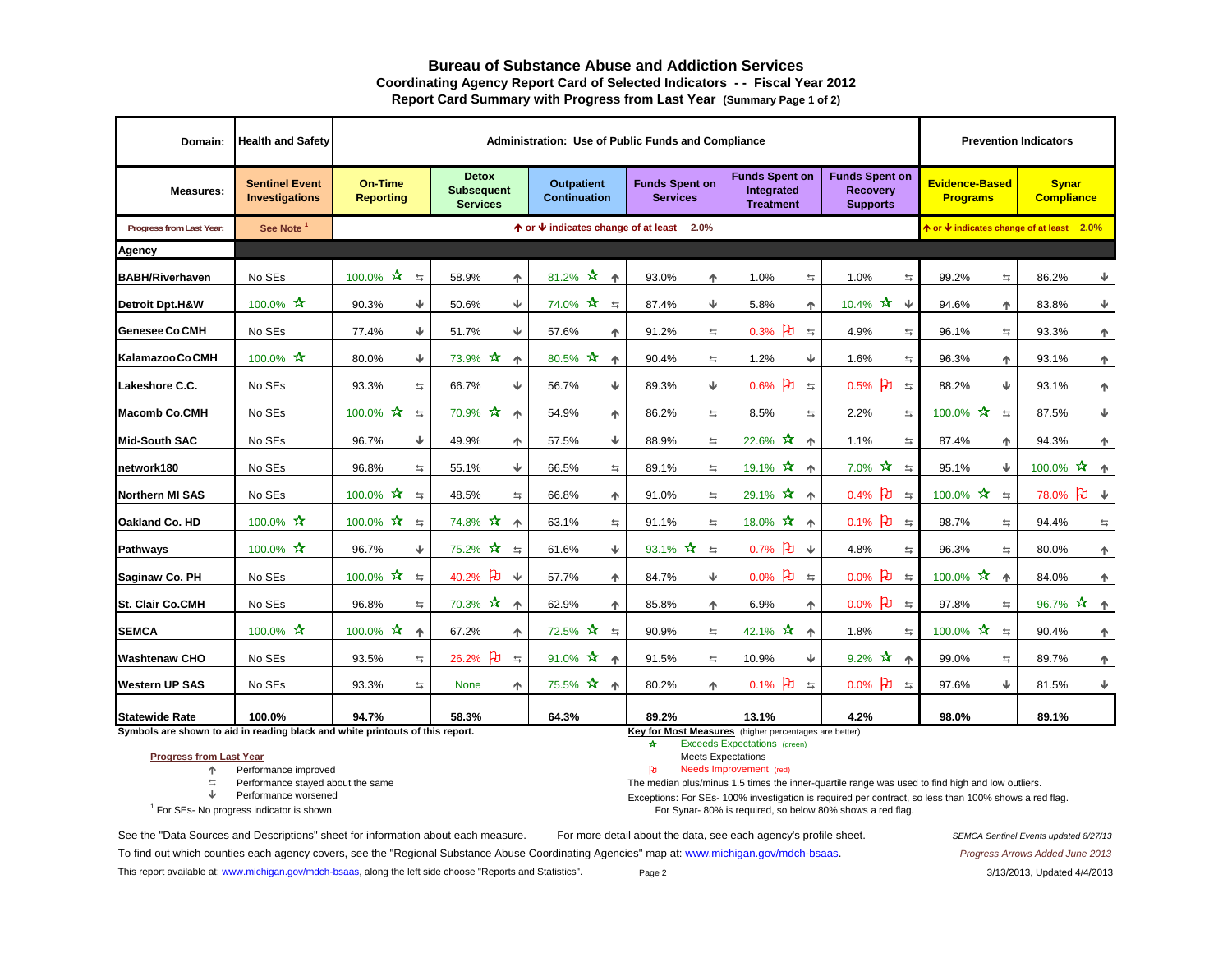#### **Bureau of Substance Abuse and Addiction ServicesCoordinating Agency Report Card of Selected Indicators - - Fiscal Year 2012 Report Card Summary with Progress from Last Year (Summary Page 2 of 2)**

| Domain:                  | <b>Treatment Penetration Rates for Selected Populations</b> |                                                              |                                           |                                          |                     |                                                                                                  | <b>Population Substance Use Indicators</b><br>(Age 12 and Over)<br><b>Reported for Past 30 Days</b> |                       |
|--------------------------|-------------------------------------------------------------|--------------------------------------------------------------|-------------------------------------------|------------------------------------------|---------------------|--------------------------------------------------------------------------------------------------|-----------------------------------------------------------------------------------------------------|-----------------------|
| <b>Measures:</b>         | Youth<br>(Age 12-17)                                        | <b>Women of</b><br><b>Childbearing Age</b><br>$(11-44)$      | African-American                          | <b>Hispanic</b>                          |                     | <b>5 or More Drinks</b><br><b>Illicit Drug Use</b><br><b>Alcohol Use</b><br><b>Same Occasion</b> |                                                                                                     |                       |
| Progress from Last Year: |                                                             | $\uparrow$ or $\downarrow$ indicates change of at least 0.1% |                                           |                                          |                     |                                                                                                  | $\uparrow$ or $\downarrow$ indicates change of at least 1.0%                                        |                       |
| <b>Agency</b>            |                                                             |                                                              |                                           |                                          |                     |                                                                                                  |                                                                                                     |                       |
| <b>BABH/Riverhaven</b>   | 0.70%<br>个                                                  | 1.29%<br>与                                                   | ↓<br>1.88%                                | 1.34% $\hat{X}$ =                        | rsa.<br>vice-ve     | ↓<br>9.37%                                                                                       | 54.61%<br>与                                                                                         | 31.99% <b>P</b>       |
| Detroit Dpt.H&W          | 0.48%<br>与                                                  | ↓<br>0.79%                                                   | 1.31%<br>与                                | 0.31%<br>与                               | ಹ                   | ₩<br>14.13%<br>Ρ                                                                                 | 39.90% *<br>$\Rightarrow$                                                                           | 21.80%<br>$\pmb{x}$   |
| <b>Genesee Co.CMH</b>    | 2.33% $*$<br>₩                                              | 1.76% $\bm{\hat{x}}$<br>不                                    | 3.44% $*$<br>个                            | $\boldsymbol{\mathcal{R}}$<br>1.29%<br>个 | use                 | Ψ<br>13.63%<br>R                                                                                 | 51.08%<br>与                                                                                         | 24.79%<br>ψ           |
| Kalamazoo Co.CMH         | 0.29%<br>₩                                                  | 0.97%<br>与                                                   | 1.31%<br>与                                | 0.52%<br>与                               | higher              | 9.27%<br>与                                                                                       | 51.63%<br>个                                                                                         | 24.42%<br>与           |
| Lakeshore C.C.           | 0.50%<br>与                                                  | 0.63%<br>与                                                   | ↓<br>1.85%                                | 0.73%<br>ተ                               | $\mathbf{Q}$<br>due | ↓<br>10.41%                                                                                      | 53.07%<br>↑                                                                                         | ♦<br>24.95%           |
| <b>Macomb Co.CMH</b>     | 0.38%<br>与                                                  | 0.81%<br>≒                                                   | 0.64%<br>与                                | 0.51%<br>与                               | ess                 | 9.24%<br>与                                                                                       | ₩<br>58.90%                                                                                         | ♦<br>27.05%           |
| <b>Mid-South SAC</b>     | 0.53%<br>个                                                  | 0.58%<br>$\Rightarrow$                                       | ↓<br>1.31%                                | 0.81%<br>与                               | progr               | 9.96%<br>与                                                                                       | 53.02%<br>个                                                                                         | 25.69%<br>↑           |
| network180               | 0.32%<br>与                                                  | 0.62%<br>与                                                   | 1.69%<br>与                                | 0.67%<br>与                               |                     | 9.01%<br>↓                                                                                       | ₩<br>57.07%                                                                                         | 29.60% $\approx$<br>Ψ |
| Northern MI SAS          | ♦<br>0.74%                                                  | ↓<br>1.23%                                                   | ↓<br>1.84%                                | ↓<br>0.93%                               | means reduced       | ↓<br>10.17%                                                                                      | 56.30%<br>与                                                                                         | 26.37%<br>J           |
| Oakland Co. HD           | 0.33%<br>与                                                  | 0.56%<br>$\Rightarrow$                                       | 0.81%<br>≒                                | 0.51%<br>与                               |                     | 9.50%<br>4                                                                                       | 60.21%<br>与                                                                                         | 25.99%<br>♦           |
| <b>Pathways</b>          | ↓<br>0.82%                                                  | 1.63% $\star$<br>与                                           | ਮਿ<br>0.23%<br>$\leftrightarrows$         | $\mathbf{p}$<br>0.20%<br>与               | →<br>Down           | 10.08%<br>与                                                                                      | 54.45%<br>个                                                                                         | 28.27% $\approx$<br>与 |
| Saginaw Co. PH           | ਹਿ<br>₩<br>0.21%                                            | ↓<br>0.62%                                                   | ↓<br>1.23%                                | 1.00%<br>与                               |                     | ↓<br>10.34%                                                                                      | 52.36%<br>个                                                                                         | 24.49%<br>ሳ           |
| St. Clair Co.CMH         | 0.45%<br>个                                                  | 0.85%<br>$\Rightarrow$                                       | 3.85% $\mathbf{\hat{x}}$<br>$\Rightarrow$ | 1.09%<br>与                               |                     | 6.97%<br>$\boldsymbol{x}$<br>$\Rightarrow$                                                       | 55.80%<br>与                                                                                         | 26.76%<br>与           |
| <b>SEMCA</b>             | 0.24%<br>与                                                  | 0.52%<br>≒                                                   | 1.07%<br>↓                                | ↓<br>0.79%                               | Use Indicators:     | 8.65%<br>与                                                                                       | 53.59%<br>不                                                                                         | 23.95%<br>ተ           |
| <b>Washtenaw CHO</b>     | ਇ<br>0.10%<br>与                                             | $0.23%$ PU<br>$\Rightarrow$                                  | ਇ<br>0.51%<br>$\overline{\mathbf{v}}$     | ਇ<br>0.09%<br>与                          | for                 | 10.71%<br>与                                                                                      | 62.08% B<br>$\Rightarrow$                                                                           | 25.35%<br>与           |
| <b>Western UP SAS</b>    | $0.13%$ PU<br>₩                                             | 0.53%<br>与                                                   | $0.32%$ PU<br>$\Rightarrow$               | 0.71%<br>个                               | Note                | 10.08%<br>与                                                                                      | 54.45%<br>♠                                                                                         | 28.27% $\approx$<br>与 |
| <b>Statewide Rate</b>    | 0.47%                                                       | 0.78%                                                        | 1.36%                                     | 0.65%                                    |                     | 10.06%                                                                                           | 54.55%                                                                                              | 25.71%                |

|                                                               | <b>Reported for Past 30 Days</b>              |        |                                     |        |                                                 |                    |
|---------------------------------------------------------------|-----------------------------------------------|--------|-------------------------------------|--------|-------------------------------------------------|--------------------|
|                                                               | <b>Illicit Drug Use</b><br><b>Alcohol Use</b> |        |                                     |        | <b>5 or More Drinks</b><br><b>Same Occasion</b> |                    |
|                                                               |                                               |        | ↑ or ↓ indicates change of at least |        | 1.0%                                            |                    |
|                                                               |                                               |        |                                     |        |                                                 |                    |
| Down ↓ means reduced progress due to higher use & vice-versa. | 9.37%                                         | ↓      | 54.61%                              | ⇆      | 31.99% B                                        | v                  |
|                                                               | 14.13%                                        | ↓<br>R | 39.90%                              | ⇆<br>x | 21.80%                                          | ×<br>⇆             |
|                                                               | 13.63%                                        | ⊌<br>R | 51.08%                              | ⇆      | 24.79%                                          | ₩                  |
|                                                               | 9.27%                                         | 与      | 51.63%                              | ♠      | 24.42%                                          | ⇆                  |
|                                                               | 10.41%                                        | ↓      | 53.07%                              | ᠰ      | 24.95%                                          | ↓                  |
|                                                               | 9.24%                                         | ⇆      | 58.90%                              | ⊌      | 27.05%                                          | ↓                  |
|                                                               | 9.96%                                         | 뉵      | 53.02%                              | ተ      | 25.69%                                          | ተ                  |
|                                                               | 9.01%                                         | ↓      | 57.07%                              | ↓      | 29.60%                                          | ↓<br>r             |
|                                                               | 10.17%                                        | ↓      | 56.30%                              | 与      | 26.37%                                          | ↓                  |
|                                                               | 9.50%                                         | ⇆      | 60.21%                              | ⇆      | 25.99%                                          | ↓                  |
|                                                               | 10.08%                                        | ⇆      | 54.45%                              | ኍ      | 28.27%                                          | $\mathcal{P}$<br>⇆ |
|                                                               | 10.34%                                        | ₩      | 52.36%                              | 不      | 24.49%                                          | ተ                  |
|                                                               | 6.97%                                         | ⇆<br>x | 55.80%                              | ⇆      | 26.76%                                          | ⇆                  |
|                                                               | 8.65%                                         | ⇆      | 53.59%                              | ኍ      | 23.95%                                          | ተ                  |
| Note for Use Indicators:                                      | 10.71%                                        | ⇆      | 62.08%                              | ⇆<br>r | 25.35%                                          | 与                  |
|                                                               | 10.08%                                        | 与      | 54.45%                              | 个      | 28.27% B                                        | 与                  |
|                                                               | 1በ በ6%                                        |        | 54 55%                              |        | 2571%                                           |                    |

**Symbols are shown to aid in reading black and white printouts of this report. Key for Use Indicators** (lower percentages are better)

**See Summary Page 1 for Symbol Explanations.** 

 $\mathcal{M}^{\pm}$  .

Low Rate Compared to Average (green)<br>Average Range for Michigan

High Rate Compared to Average (red)

 $\overline{p}$ 

The median plus/minus 1.5 times the inner-quartile range was used to find high and low outliers.

See the "Data Sources and Descriptions" sheet for information about each measure. For more detail about the data, see each agency's profile sheet. To find out which counties each agency covers, see the "Regional Substance Abuse Coordinating Agencies" map at: www.michigan.gov/mdch-bsaas. This report available at: www.michigan.gov/mdch-bsaas, along the left side choose "Reports and Statistics". Page 3 3/13/2013, 3/13/2013, Updated 4/4/2013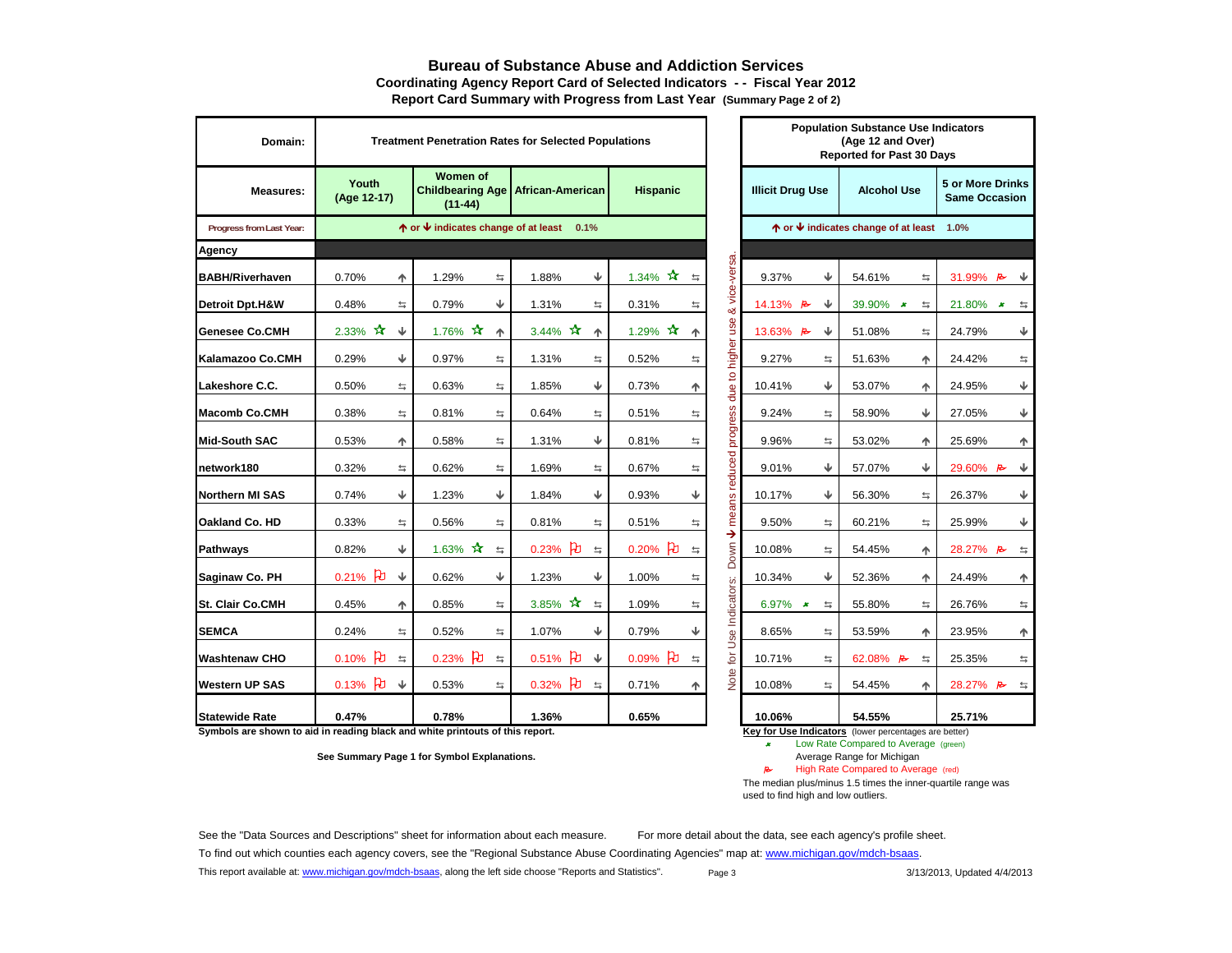#### **Bureau of Substance Abuse and Addiction Services Data Sources and Descriptions Coordinating Agency Report Card of Selected Indicators - - Fiscal Year 2012**

| <b>Measure</b>                                                                                        | <b>Data Source</b>                                 | <b>Description</b>                                                                                                                                                                                                                                       |
|-------------------------------------------------------------------------------------------------------|----------------------------------------------------|----------------------------------------------------------------------------------------------------------------------------------------------------------------------------------------------------------------------------------------------------------|
| <b>Domain-- Health and Safety</b>                                                                     |                                                    |                                                                                                                                                                                                                                                          |
| Percent of Sentinel Events with Follow Up<br><b>Investigations Completed</b>                          | 6-month SE Reports                                 | Sentinel Event is an "unexpected occurrence involving death or serious physical<br>or psychological injury, or the risk thereof. 100% investigation is required per<br>contract.                                                                         |
| Domain-- Administration: Use of Public Funds and Compliance                                           |                                                    |                                                                                                                                                                                                                                                          |
| Percent of On-Time and Completed<br>Reports                                                           | E-GrAMS Submission Log                             | Percentage of selected completed reports submitted for approval on or before<br>established due dates.                                                                                                                                                   |
| Percent of Detox Episodes with<br>Subsequent Continuation in Treatment or<br><b>Recovery Services</b> | <b>TEDs and</b><br><b>Encounter Data Warehouse</b> | Percentage of detoxification episodes with subsequent continuation in treatment<br>services or recovery support services. Changed from "completions" in FY 09<br>version.                                                                                |
| Percent of Continuation in Outpatient Care                                                            | <b>TEDs and</b><br><b>Encounter Data Warehouse</b> | Percentage of outpatient admissions who received 3 sessions and had a 45-day<br>length of stay.                                                                                                                                                          |
| Percent of State-Administered Funds Spent<br>on Services                                              | Legislative Report                                 | Percentage of state-administered funds spent on services (not including AMS).                                                                                                                                                                            |
| Percent of State-Administered Funds Spent<br>on Integrated Treatment                                  | Legislative Report                                 | Percentage of state-administered funds spent on integrated treatment services.                                                                                                                                                                           |
| Percent of State-Administered Funds Spent<br>on Recovery Services                                     | Legislative Report                                 | Percentage of state-administered funds spent on recovery supports and<br>services.                                                                                                                                                                       |
| <b>Domain-- Prevention Indicators</b>                                                                 |                                                    |                                                                                                                                                                                                                                                          |
| Percent of Evidence-Based Programs                                                                    | Prevention Data System                             | Percentage of programs that are evidence-based.                                                                                                                                                                                                          |
| Percent of Synar Compliance (No Violation) Synar Report                                               |                                                    | Percentage of tobacco sales, during Synar survey, properly executed.                                                                                                                                                                                     |
| <b>Domain-- Penetration Rates for Selected Populations</b>                                            |                                                    |                                                                                                                                                                                                                                                          |
| Percent of Youth (Age 12-17) Served                                                                   | <b>TEDs and Census</b>                             | Percentage of youth, age 12 to 17, in the area who received treatment services.                                                                                                                                                                          |
| Percent of Women of Childbearing Age (11- TEDs and Census<br>44) Served                               |                                                    | Percentage of women, age 11 to 44, in the area who received treatment<br>services.                                                                                                                                                                       |
| Percent of African-Americans Served                                                                   | <b>TEDs and Census</b>                             | Percentage of African-Americans in the area who received treatment services.                                                                                                                                                                             |
| Percent of Hispanics Served                                                                           | <b>TEDs and Census</b>                             | Percentage of Hispanics in the area who received treatment services.                                                                                                                                                                                     |
| Domain-- Population Substance Use Indicators (Age 12 and Over)                                        |                                                    |                                                                                                                                                                                                                                                          |
| Percent Reporting Illicit Drug Use - Past 30   NSDUH 2006-2008<br>Days                                |                                                    | Percentage of those age 12 and older who reported illicit drug use in past 30<br>days prior to survey.                                                                                                                                                   |
| Percent Reporting Alcohol Use - Past 30<br>Days                                                       | NSDUH 2006-2008                                    | Percentage of those age 12 and older who reported alcohol use in past 30 days<br>prior to survey.                                                                                                                                                        |
| Percent Reporting Alcohol Binge Use - Past NSDUH 2006-2008<br>30 Days                                 |                                                    | Percentage of those age 12 and older who reported alcohol binge use in past 30<br>days prior to survey. Binge alcohol use is defined as drinking five or more drinks<br>on one occasion (i.e., at the same time or within a couple hours of each other). |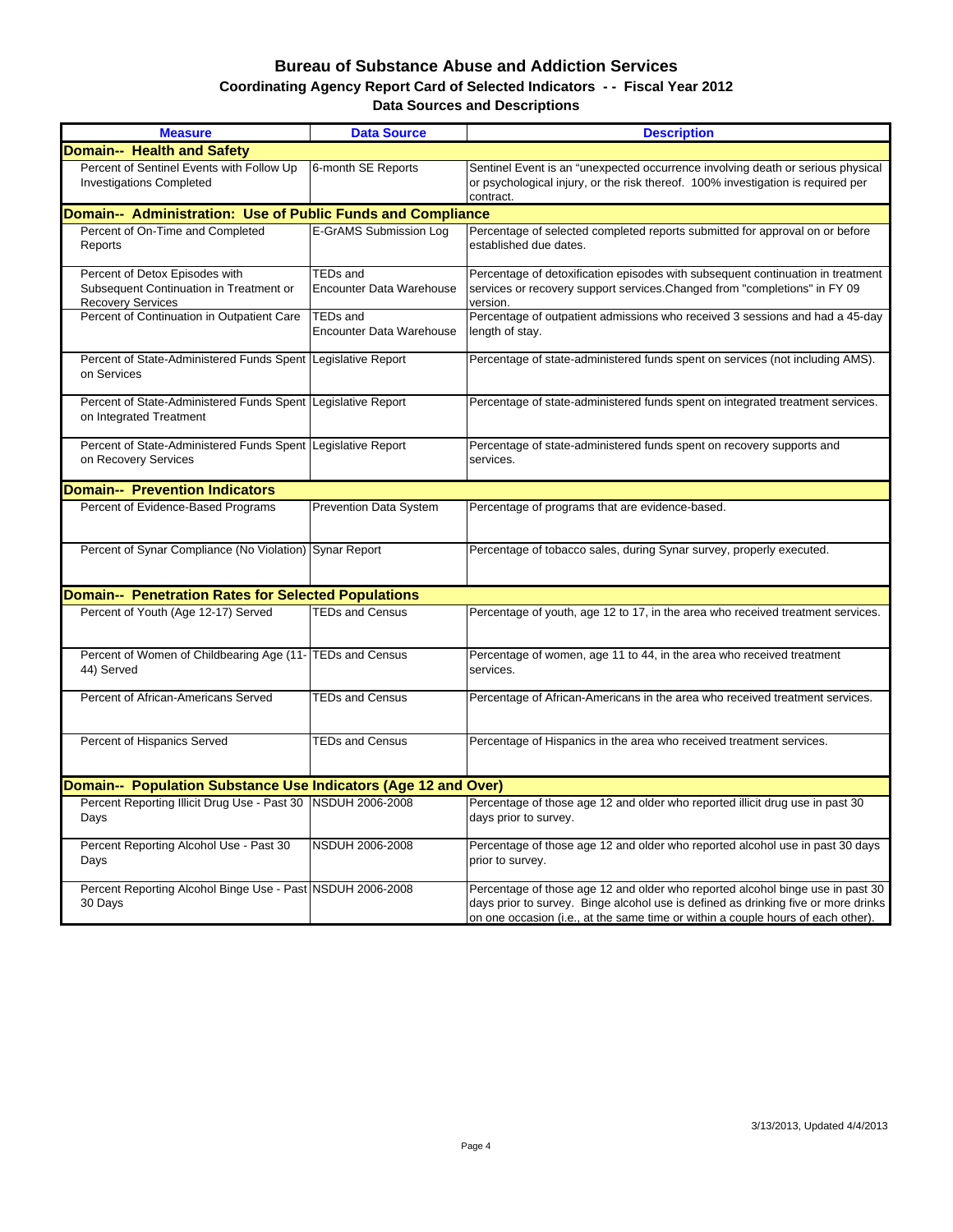# **Bureau of Substance Abuse and Addiction Services**

**Coordinating Agency Report Card of Selected Indicators - - Fiscal Year 2012**

**Coordinating Agency Profiles**

| <b>Coordinating Agency:</b>           | <b>Statewide all 16 Coordinating Agencies (CAs)</b>                                |                                                                       |                                        |                |  |  |  |
|---------------------------------------|------------------------------------------------------------------------------------|-----------------------------------------------------------------------|----------------------------------------|----------------|--|--|--|
| <b>Report Period:</b>                 | FY 2012 (10/1/2011 to 9/30/2012)                                                   |                                                                       |                                        |                |  |  |  |
|                                       |                                                                                    |                                                                       |                                        |                |  |  |  |
| Domain                                | <b>Measure</b>                                                                     | <b>Investigations</b>                                                 | <b>Sentinel Events</b>                 | <b>Percent</b> |  |  |  |
| Health and Safety                     | Percent of Sentinel Events with Follow Up<br><b>Investigations Completed</b>       | 38.0                                                                  | 38.0                                   | 100.0%         |  |  |  |
| Domain                                | <b>Measure</b>                                                                     | <b>On Time Reports</b>                                                | <b>All Reports</b>                     | <b>Percent</b> |  |  |  |
|                                       | Percent of On-Time and Completed Reports                                           | 462.0                                                                 | 488.0                                  | 94.7%          |  |  |  |
|                                       | <b>Measure</b>                                                                     | <b>Continued with</b><br><b>Services</b>                              | <b>Total Detox</b><br><b>Episodes</b>  | <b>Percent</b> |  |  |  |
|                                       | Percent of Detox Episodes with Subsequent<br>Continuation in Treatment or Recovery | 5,393.0                                                               | 9,246.0                                | 58.3%          |  |  |  |
| Administration: Use of Public         | <b>Measure</b>                                                                     | <b>Number With 3</b><br><b>Sessions and 45-</b><br>Day Length of Stay | <b>Total OP</b><br><b>Admissions</b>   | <b>Percent</b> |  |  |  |
| <b>Funds and Compliance</b>           | Percent of Continuation in Outpatient Care                                         | 16,430.0                                                              | 25,545.0                               | 64.3%          |  |  |  |
|                                       | <b>Measure</b>                                                                     | <b>Amount Spent on</b><br><b>Target</b>                               | <b>Total Expenditures</b>              | <b>Percent</b> |  |  |  |
|                                       | Percent of State-Administered Funds Spent on<br><b>Services</b>                    | \$116,748,812                                                         | \$130,858,886                          | 89.2%          |  |  |  |
|                                       | Percent of State-Administered Funds Spent on<br><b>Integrated Treatment</b>        | \$17,179,684                                                          | \$130,858,886                          | 13.1%          |  |  |  |
|                                       | Percent of State-Administered Funds Spent on<br><b>Recovery Services</b>           | \$5,437,620                                                           | \$130,858,886                          | 4.2%           |  |  |  |
|                                       | <b>Measure</b>                                                                     | <b>EBPs</b>                                                           |                                        | <b>Percent</b> |  |  |  |
| Domain                                |                                                                                    |                                                                       | <b>Total Programs</b>                  |                |  |  |  |
|                                       | Percent of Evidence-Based Programs                                                 | 9,255.0                                                               | 9,442.0                                | 98.0%          |  |  |  |
| <b>Prevention Indicators</b>          | <b>Measure</b>                                                                     | <b>Instances with No</b><br><b>Violation</b>                          | <b>Total Attempted</b><br><b>Sales</b> | <b>Percent</b> |  |  |  |
|                                       | Percent of Synar Compliance (No Violation)                                         | 464.0                                                                 | 521.0                                  | 89.1%          |  |  |  |
|                                       |                                                                                    |                                                                       |                                        | <b>Percent</b> |  |  |  |
| Domain                                | <b>Measure</b><br>Percent of Youth (Age 12-17) Served                              | <b>Unique Persons</b><br>2,943                                        | <b>Census</b><br>619,729               | 0.47%          |  |  |  |
| <b>Penetration Rates for Selected</b> | Percent of Women of Childbearing Age (11-44)                                       | 19,520                                                                | 2,495,846                              | 0.78%          |  |  |  |
| Populations                           | Served<br>Percent of African-Americans Served                                      | 15,379                                                                | 1,129,595                              | 1.36%          |  |  |  |
|                                       | Percent of Hispanics Served                                                        | 1,707                                                                 | 264,511                                | 0.65%          |  |  |  |
|                                       |                                                                                    |                                                                       |                                        |                |  |  |  |
| Domain                                | <b>Measure</b>                                                                     |                                                                       |                                        | <b>Percent</b> |  |  |  |
| <b>Population Substance Use</b>       | Percent Reporting Illicit Drug Use - Past 30 Days                                  |                                                                       |                                        | 10.06%         |  |  |  |
| Indicators                            | Percent Reporting Alcohol Use - Past 30 Days                                       |                                                                       |                                        | 54.55%         |  |  |  |
| (Age 12 and Over)                     | Percent Reporting Alcohol Binge Use - Past 30 Days                                 |                                                                       | 25.71%                                 |                |  |  |  |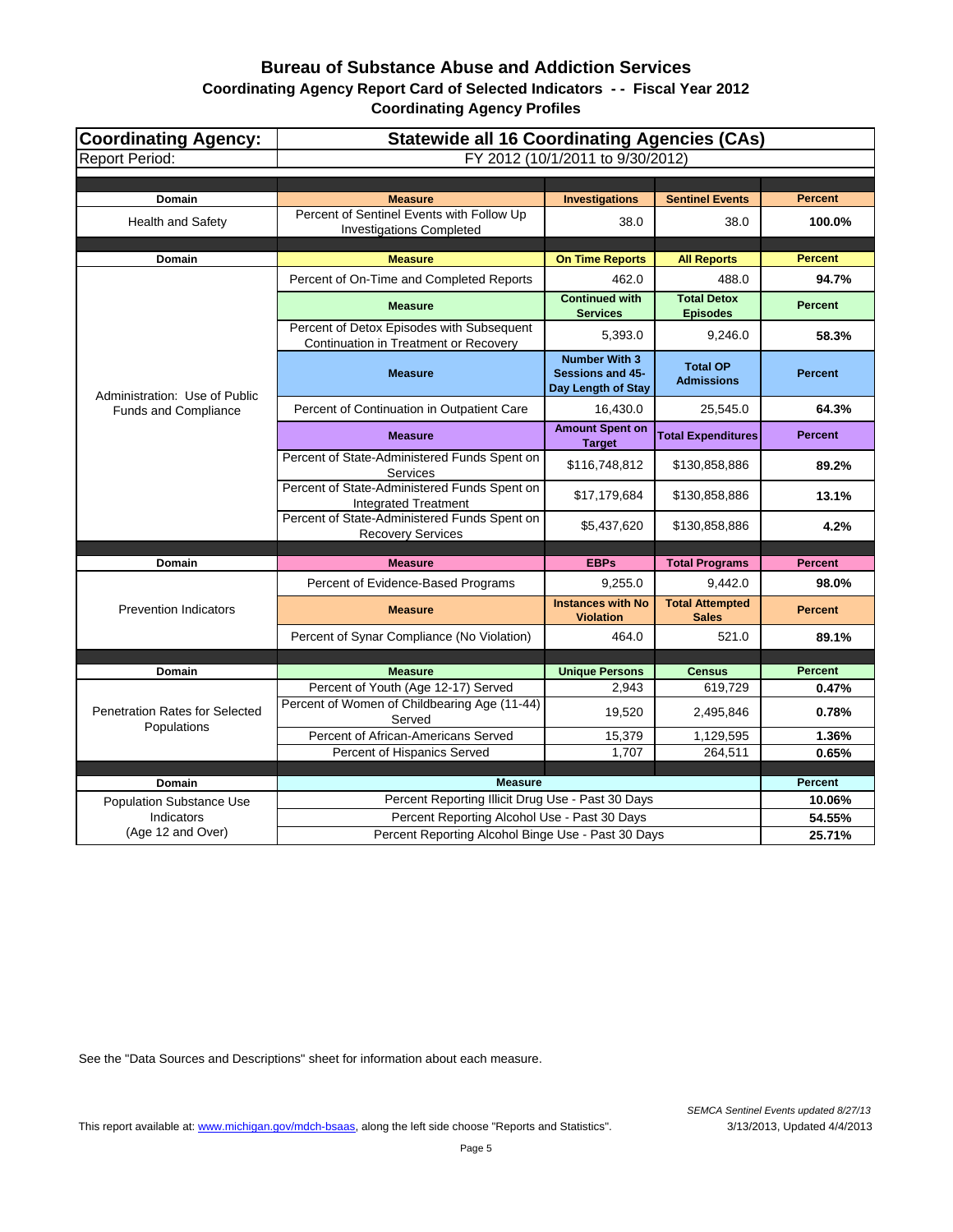| <b>Coordinating Agency:</b><br><b>Report Period:</b> | <b>BABH / Riverhaven Coordinating Agency</b><br>FY 2012 (10/1/2011 to 9/30/2012)                   |                                                                |                                        |                          |  |  |
|------------------------------------------------------|----------------------------------------------------------------------------------------------------|----------------------------------------------------------------|----------------------------------------|--------------------------|--|--|
|                                                      |                                                                                                    |                                                                |                                        |                          |  |  |
| <b>Domain</b>                                        | <b>Measure</b>                                                                                     | <b>Investigations</b>                                          | <b>Sentinel Events</b>                 | <b>Percent</b>           |  |  |
| <b>Health and Safety</b>                             | Percent of Sentinel Events with Follow Up<br><b>Investigations Completed</b>                       | 0.0                                                            | 0.0                                    | <b>No SEs</b>            |  |  |
| Domain                                               | <b>Measure</b>                                                                                     | <b>On Time Reports</b>                                         | <b>All Reports</b>                     | <b>Percent</b>           |  |  |
|                                                      | Percent of On-Time and Completed Reports                                                           | 31.0                                                           | 31.0                                   | 100.0% ☆                 |  |  |
|                                                      | <b>Measure</b>                                                                                     | <b>Continued with</b><br><b>Services</b>                       | <b>Total Detox</b><br><b>Episodes</b>  | <b>Percent</b>           |  |  |
|                                                      | Percent of Detox Episodes with Subsequent<br>Continuation in Treatment or Recovery                 | 169.0                                                          | 287.0                                  | 58.9%                    |  |  |
| Administration: Use of Public                        | <b>Measure</b>                                                                                     | <b>Number With 3</b><br>Sessions and 45-<br>Day Length of Stay | <b>Total OP</b><br><b>Admissions</b>   | <b>Percent</b>           |  |  |
| Funds and Compliance                                 | Percent of Continuation in Outpatient Care                                                         | 1,022.0                                                        | 1,258.0                                | 81.2% $\hat{\mathbf{x}}$ |  |  |
|                                                      | <b>Measure</b>                                                                                     | <b>Amount Spent on</b><br><b>Target</b>                        | <b>Total</b><br><b>Expenditures</b>    | <b>Percent</b>           |  |  |
|                                                      | Percent of State-Administered Funds Spent<br>on Services                                           | \$3,519,366                                                    | \$3,782,694                            | 93.0%                    |  |  |
|                                                      | Percent of State-Administered Funds Spent<br>on Integrated Treatment                               | \$38,802                                                       | \$3,782,694                            | 1.0%                     |  |  |
|                                                      | Percent of State-Administered Funds Spent<br>on Recovery Services                                  | \$36,302                                                       | \$3,782,694                            | 1.0%                     |  |  |
|                                                      |                                                                                                    |                                                                |                                        | <b>Percent</b>           |  |  |
| <b>Domain</b>                                        | <b>Measure</b>                                                                                     | <b>EBPs</b>                                                    | <b>Total Programs</b>                  |                          |  |  |
|                                                      | Percent of Evidence-Based Programs                                                                 | 528.0                                                          | 532.0                                  | 99.2%                    |  |  |
| <b>Prevention Indicators</b>                         | <b>Measure</b>                                                                                     | <b>Instances with No</b><br><b>Violation</b>                   | <b>Total Attempted</b><br><b>Sales</b> | <b>Percent</b>           |  |  |
|                                                      | Percent of Synar Compliance (No Violation)                                                         | 25.0                                                           | 29.0                                   | 86.2%                    |  |  |
|                                                      |                                                                                                    |                                                                |                                        |                          |  |  |
| <b>Domain</b>                                        | <b>Measure</b>                                                                                     | <b>Unique Persons</b>                                          | <b>Census</b>                          | <b>Percent</b>           |  |  |
| <b>Penetration Rates for Selected</b>                | Percent of Youth (Age 12-17) Served<br>Percent of Women of Childbearing Age (11-                   | 151<br>795                                                     | 21,590<br>61,755                       | 0.70%<br>1.29%           |  |  |
| Populations                                          | 44) Served<br>Percent of African-Americans Served                                                  | 59                                                             | 3,146                                  | 1.88%                    |  |  |
|                                                      | Percent of Hispanics Served                                                                        | 86                                                             | 6,416                                  | $1.34\% \; \; \star$     |  |  |
|                                                      |                                                                                                    |                                                                |                                        |                          |  |  |
| <b>Domain</b>                                        | <b>Measure</b>                                                                                     |                                                                |                                        | <b>Percent</b>           |  |  |
| <b>Population Substance Use</b>                      | Percent Reporting Illicit Drug Use - Past 30 Days                                                  |                                                                |                                        | 9.37%                    |  |  |
| Indicators<br>(Age 12 and Over)                      | Percent Reporting Alcohol Use - Past 30 Days<br>Percent Reporting Alcohol Binge Use - Past 30 Days |                                                                |                                        | 54.61%                   |  |  |
|                                                      |                                                                                                    |                                                                |                                        | 31.99% A                 |  |  |

**Symbols are shown to aid in reading black and white printouts of this report.**

**Key for Most Measures** (higher percentages are better) **Key for Use Indicators** (lower percentages are better)

- Exceeds Expectations (green) Low Rate Compared to Average (green)
	- Meets Expectations **Average Range for Michigan**

Needs Improvement (red) High Rate Compared to Average (red)

The median plus/minus 1.5 times the inner-quartile range was used to find high and low outliers. Exceptions: For SEs- 100% investigation is required per contract, so less than 100% shows a red flag.

For Synar- 80% is required, so below 80% shows a red flag.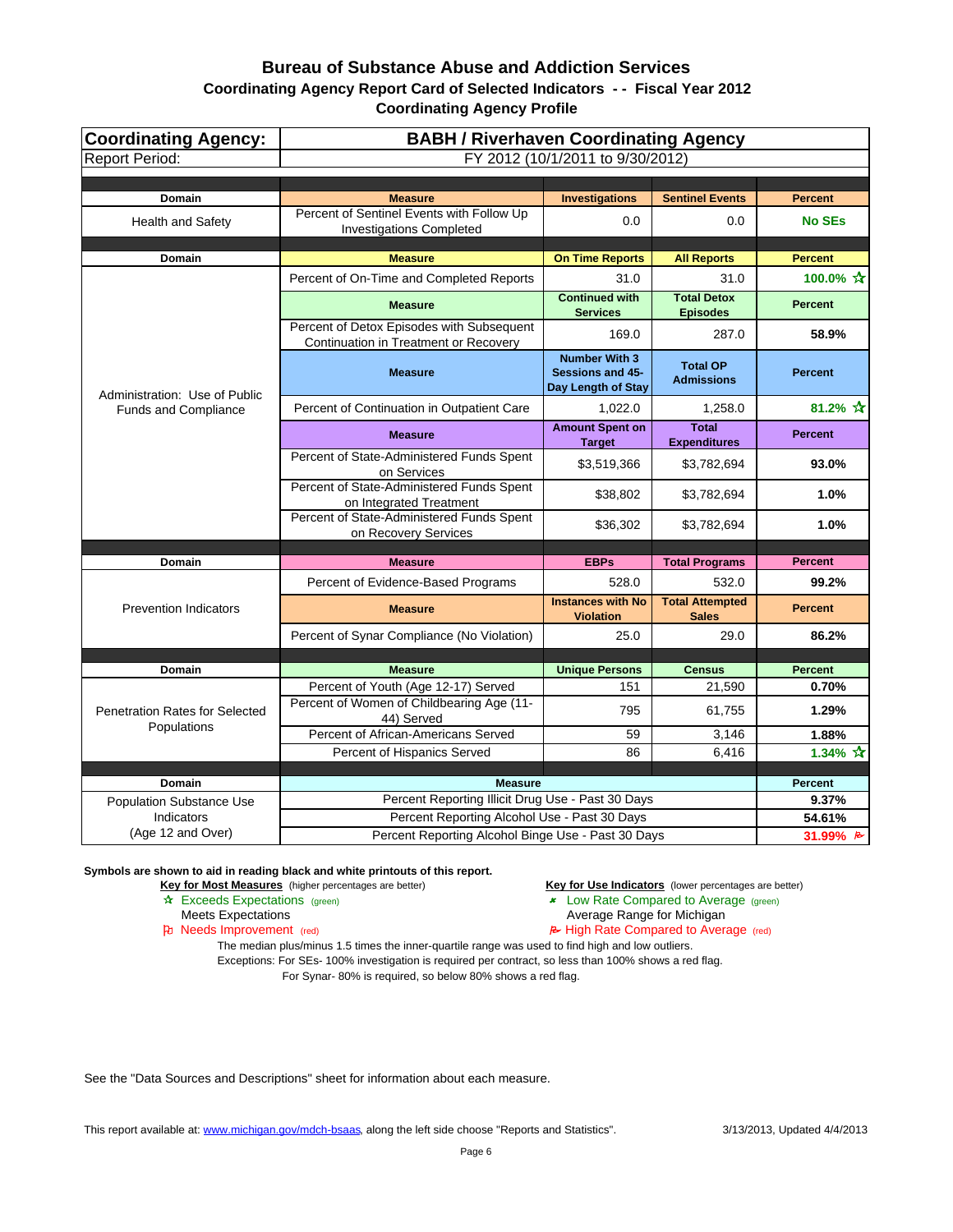| Coordinating Agency:<br><b>Report Period:</b> | <b>Detroit Department of Health &amp; Wellness</b><br>FY 2012 (10/1/2011 to 9/30/2012) |                                                                |                                       |                |  |  |
|-----------------------------------------------|----------------------------------------------------------------------------------------|----------------------------------------------------------------|---------------------------------------|----------------|--|--|
|                                               |                                                                                        |                                                                |                                       |                |  |  |
| <b>Domain</b>                                 | <b>Measure</b>                                                                         | <b>Investigations</b>                                          | <b>Sentinel Events</b>                | <b>Percent</b> |  |  |
| <b>Health and Safety</b>                      | Percent of Sentinel Events with Follow Up<br><b>Investigations Completed</b>           | 12.0                                                           | 12.0                                  | 100.0% ☆       |  |  |
| <b>Domain</b>                                 | <b>Measure</b>                                                                         | <b>On Time Reports</b>                                         | <b>All Reports</b>                    | <b>Percent</b> |  |  |
|                                               | Percent of On-Time and Completed Reports                                               | 28.0                                                           | 31.0                                  | 90.3%          |  |  |
|                                               | <b>Measure</b>                                                                         | <b>Continued with</b><br><b>Services</b>                       | <b>Total Detox</b><br><b>Episodes</b> | <b>Percent</b> |  |  |
|                                               | Percent of Detox Episodes with Subsequent<br>Continuation in Treatment or Recovery     | 1,170.0                                                        | 2,313.0                               | 50.6%          |  |  |
| Administration: Use of Public                 | <b>Measure</b>                                                                         | <b>Number With 3</b><br>Sessions and 45-<br>Day Length of Stay | <b>Total OP</b><br><b>Admissions</b>  | <b>Percent</b> |  |  |
| <b>Funds and Compliance</b>                   | Percent of Continuation in Outpatient Care                                             | 1,237.0                                                        | 1,671.0                               | 74.0% ☆        |  |  |
|                                               | <b>Measure</b>                                                                         | <b>Amount Spent on</b><br><b>Target</b>                        | <b>Total</b><br><b>Expenditures</b>   | <b>Percent</b> |  |  |
|                                               | Percent of State-Administered Funds Spent<br>on Services                               | \$25,643,368                                                   | \$29,335,599                          | 87.4%          |  |  |
|                                               | Percent of State-Administered Funds Spent<br>on Integrated Treatment                   | \$1,695,258                                                    | \$29,335,599                          | 5.8%           |  |  |
|                                               | Percent of State-Administered Funds Spent<br>on Recovery Services                      | \$3,045,727                                                    | \$29,335,599                          | 10.4% ☆        |  |  |
| Domain                                        | <b>Measure</b>                                                                         | <b>EBPs</b>                                                    | <b>Total Programs</b>                 | <b>Percent</b> |  |  |
|                                               | Percent of Evidence-Based Programs                                                     | 490.0                                                          | 518.0                                 | 94.6%          |  |  |
| <b>Prevention Indicators</b>                  | <b>Measure</b>                                                                         | <b>Instances with No</b>                                       | <b>Total Attempted</b>                | <b>Percent</b> |  |  |
|                                               | Percent of Synar Compliance (No Violation)                                             | <b>Violation</b><br>31.0                                       | <b>Sales</b>                          |                |  |  |
|                                               |                                                                                        |                                                                | 37.0                                  | 83.8%          |  |  |
| <b>Domain</b>                                 | <b>Measure</b>                                                                         | <b>Unique Persons</b>                                          | <b>Census</b>                         | <b>Percent</b> |  |  |
|                                               | Percent of Youth (Age 12-17) Served                                                    | 257                                                            | 53,015                                | 0.48%          |  |  |
| Penetration Rates for Selected                | Percent of Women of Childbearing Age (11-<br>44) Served                                | 1,550                                                          | 196,246                               | 0.79%          |  |  |
| Populations                                   | Percent of African-Americans Served                                                    | 7,726                                                          | 590,266                               | 1.31%          |  |  |
|                                               | Percent of Hispanics Served                                                            | 152                                                            | 48,679                                | 0.31%          |  |  |
| <b>Domain</b>                                 | <b>Measure</b>                                                                         |                                                                |                                       | <b>Percent</b> |  |  |
| <b>Population Substance Use</b>               | Percent Reporting Illicit Drug Use - Past 30 Days                                      |                                                                |                                       | 14.13% A       |  |  |
| Indicators                                    | Percent Reporting Alcohol Use - Past 30 Days                                           |                                                                |                                       | 39.90% *       |  |  |
| (Age 12 and Over)                             | Percent Reporting Alcohol Binge Use - Past 30 Days                                     |                                                                | 21.80% *                              |                |  |  |

**Symbols are shown to aid in reading black and white printouts of this report.**

**Key for Most Measures** (higher percentages are better) **Key for Use Indicators** (lower percentages are better)

- 
- Exceeds Expectations (green) Low Rate Compared to Average (green)
	- Meets Expectations **Average Range for Michigan**
- Pu Needs Improvement (red) **A** High Rate Compared to Average (red)

The median plus/minus 1.5 times the inner-quartile range was used to find high and low outliers. Exceptions: For SEs- 100% investigation is required per contract, so less than 100% shows a red flag.

For Synar- 80% is required, so below 80% shows a red flag.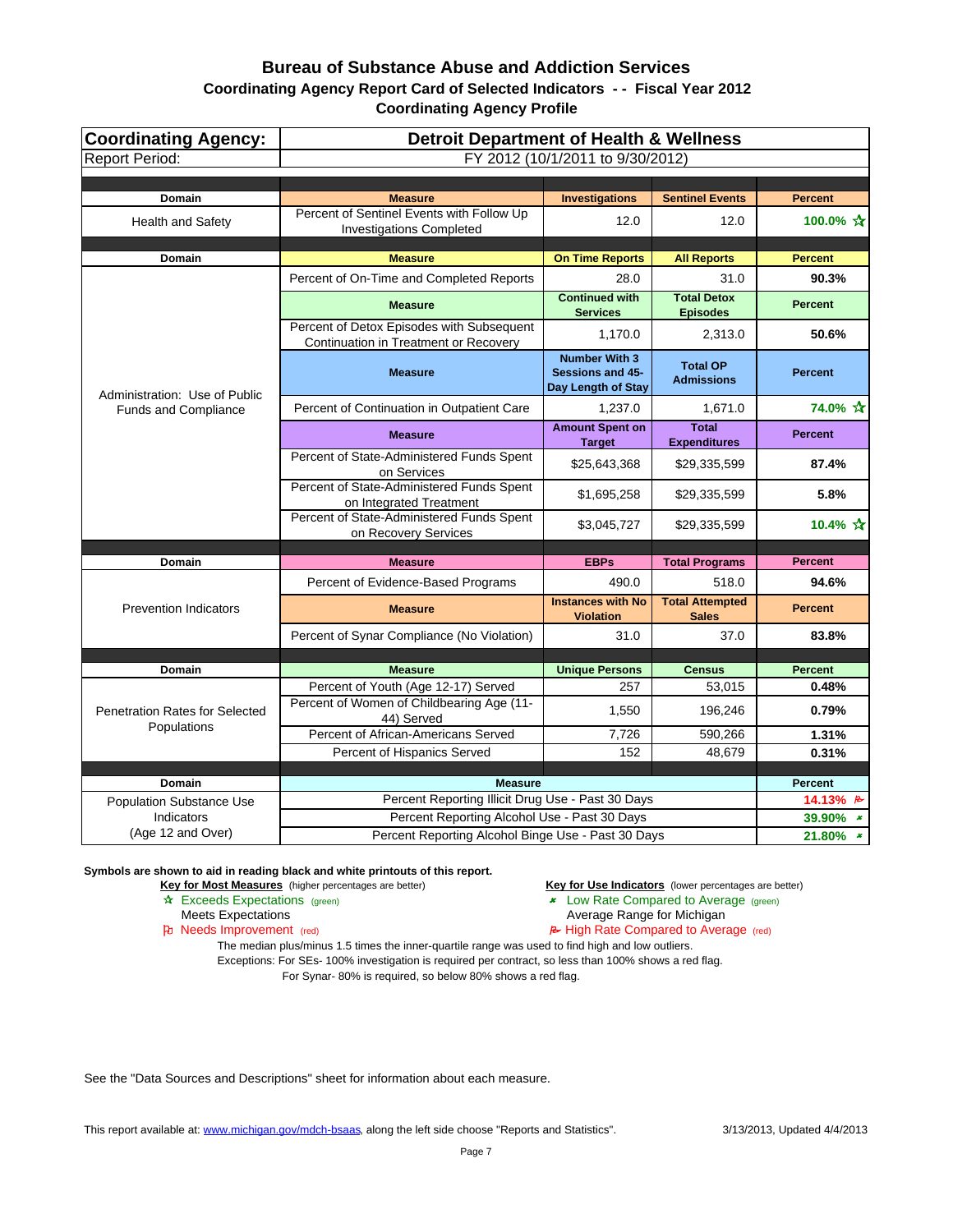| Coordinating Agency:<br><b>Report Period:</b>        | <b>Genesee County Community Mental Health</b><br>FY 2012 (10/1/2011 to 9/30/2012)  |                                                                       |                                        |                      |  |  |
|------------------------------------------------------|------------------------------------------------------------------------------------|-----------------------------------------------------------------------|----------------------------------------|----------------------|--|--|
|                                                      |                                                                                    |                                                                       |                                        |                      |  |  |
| Domain                                               | <b>Measure</b>                                                                     | <b>Investigations</b>                                                 | <b>Sentinel Events</b>                 | <b>Percent</b>       |  |  |
| <b>Health and Safety</b>                             | Percent of Sentinel Events with Follow Up<br><b>Investigations Completed</b>       | 0.0                                                                   | 0.0                                    | <b>No SEs</b>        |  |  |
| <b>Domain</b>                                        | <b>Measure</b>                                                                     | <b>On Time Reports</b>                                                | <b>All Reports</b>                     | <b>Percent</b>       |  |  |
|                                                      | Percent of On-Time and Completed Reports                                           | 24.0                                                                  | 31.0                                   | 77.4%                |  |  |
|                                                      | <b>Measure</b>                                                                     | <b>Continued with</b><br><b>Services</b>                              | <b>Total Detox</b><br><b>Episodes</b>  | <b>Percent</b>       |  |  |
|                                                      | Percent of Detox Episodes with Subsequent<br>Continuation in Treatment or Recovery | 409.0                                                                 | 791.0                                  | 51.7%                |  |  |
| Administration: Use of Public                        | <b>Measure</b>                                                                     | <b>Number With 3</b><br><b>Sessions and 45-</b><br>Day Length of Stay | <b>Total OP</b><br><b>Admissions</b>   | <b>Percent</b>       |  |  |
| <b>Funds and Compliance</b>                          | Percent of Continuation in Outpatient Care                                         | 2.005.0                                                               | 3,479.0                                | 57.6%                |  |  |
|                                                      | <b>Measure</b>                                                                     | <b>Amount Spent on</b><br><b>Target</b>                               | Total<br><b>Expenditures</b>           | <b>Percent</b>       |  |  |
|                                                      | Percent of State-Administered Funds Spent<br>on Services                           | \$7,459,335                                                           | \$8,183,196                            | 91.2%                |  |  |
|                                                      | Percent of State-Administered Funds Spent<br>on Integrated Treatment               | \$24,335                                                              | \$8,183,196                            | $0.3%$ 2             |  |  |
|                                                      | Percent of State-Administered Funds Spent<br>on Recovery Services                  | \$402,130                                                             | \$8,183,196                            | 4.9%                 |  |  |
| Domain                                               | <b>Measure</b>                                                                     | <b>EBPs</b>                                                           | <b>Total Programs</b>                  | <b>Percent</b>       |  |  |
|                                                      | Percent of Evidence-Based Programs                                                 | 297.0                                                                 | 309.0                                  | 96.1%                |  |  |
| <b>Prevention Indicators</b>                         | <b>Measure</b>                                                                     | <b>Instances with No</b><br><b>Violation</b>                          | <b>Total Attempted</b><br><b>Sales</b> | <b>Percent</b>       |  |  |
|                                                      | Percent of Synar Compliance (No Violation)                                         | 28.0                                                                  | 30.0                                   | 93.3%                |  |  |
|                                                      |                                                                                    |                                                                       |                                        |                      |  |  |
| Domain                                               | <b>Measure</b>                                                                     | <b>Unique Persons</b>                                                 | <b>Census</b>                          | <b>Percent</b>       |  |  |
|                                                      | Percent of Youth (Age 12-17) Served                                                | 316                                                                   | 13,566                                 | 2.33% $\overline{X}$ |  |  |
| <b>Penetration Rates for Selected</b><br>Populations | Percent of Women of Childbearing Age (11-<br>44) Served                            | 1,941                                                                 | 110,101                                | 1.76% $\frac{1}{11}$ |  |  |
|                                                      | Percent of African-Americans Served                                                | 2,100                                                                 | 61,127                                 | 3.44% $\hat{X}$      |  |  |
|                                                      | Percent of Hispanics Served                                                        | 101                                                                   | 7,812                                  | 1.29% $\frac{1}{11}$ |  |  |
| <b>Domain</b>                                        | <b>Measure</b>                                                                     |                                                                       |                                        | <b>Percent</b>       |  |  |
| <b>Population Substance Use</b>                      | Percent Reporting Illicit Drug Use - Past 30 Days                                  |                                                                       |                                        | 13.63% $\approx$     |  |  |
| <b>Indicators</b>                                    | Percent Reporting Alcohol Use - Past 30 Days                                       |                                                                       |                                        | 51.08%               |  |  |
| (Age 12 and Over)                                    | Percent Reporting Alcohol Binge Use - Past 30 Days                                 | 24.79%                                                                |                                        |                      |  |  |

**Symbols are shown to aid in reading black and white printouts of this report.**

**Key for Most Measures** (higher percentages are better) **Key for Use Indicators** (lower percentages are better)

- Exceeds Expectations (green) Low Rate Compared to Average (green)
	- Meets Expectations **Average Range for Michigan**

Needs Improvement (red) High Rate Compared to Average (red)

The median plus/minus 1.5 times the inner-quartile range was used to find high and low outliers. Exceptions: For SEs- 100% investigation is required per contract, so less than 100% shows a red flag.

For Synar- 80% is required, so below 80% shows a red flag.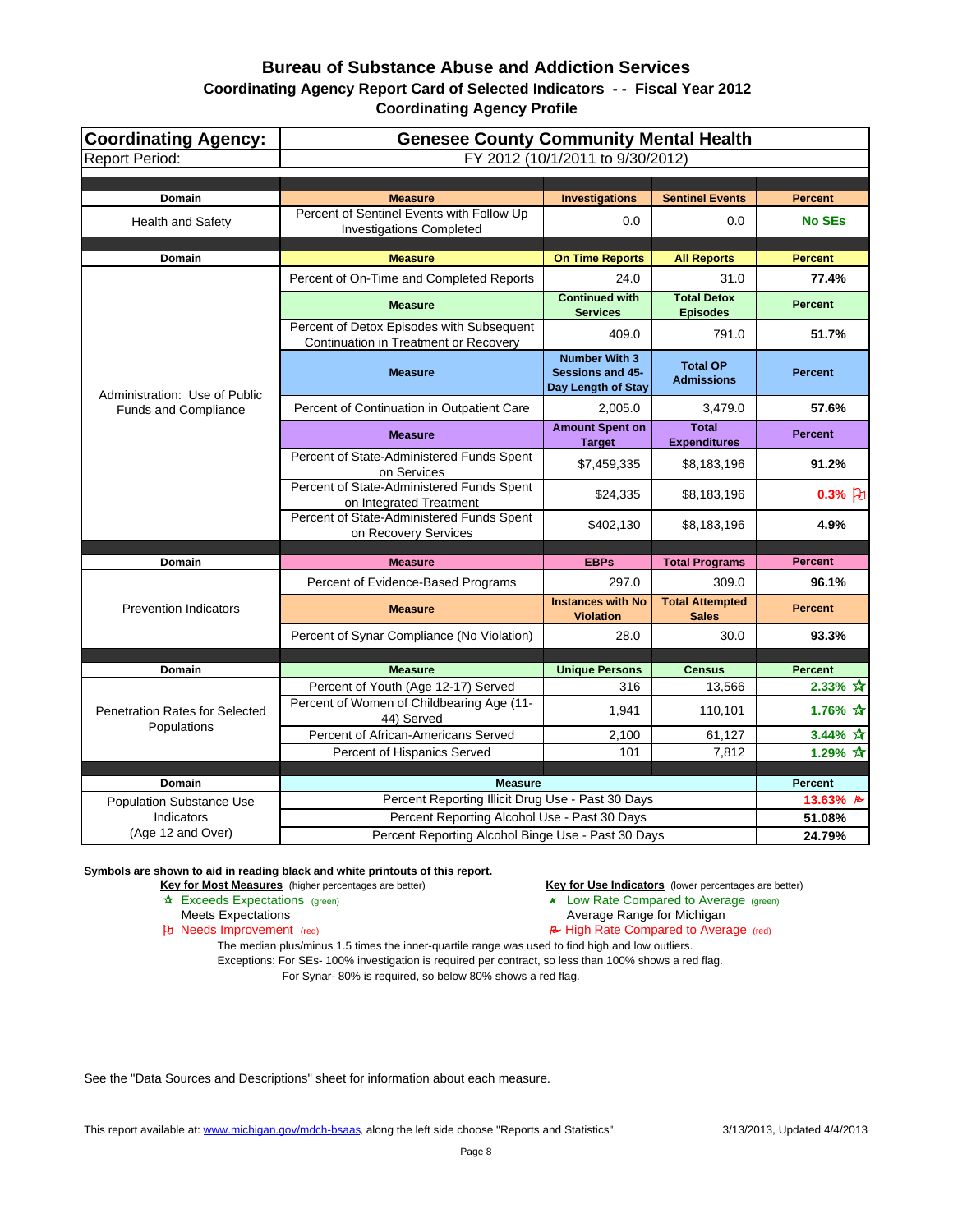| <b>Coordinating Agency:</b><br><b>Report Period:</b> | Kalamazoo Community M.H. & S.A. Services<br>FY 2012 (10/1/2011 to 9/30/2012)       |                                                                |                                        |                      |  |  |
|------------------------------------------------------|------------------------------------------------------------------------------------|----------------------------------------------------------------|----------------------------------------|----------------------|--|--|
|                                                      |                                                                                    |                                                                |                                        |                      |  |  |
| <b>Domain</b>                                        | <b>Measure</b>                                                                     | <b>Investigations</b>                                          | <b>Sentinel Events</b>                 | <b>Percent</b>       |  |  |
| <b>Health and Safety</b>                             | Percent of Sentinel Events with Follow Up<br><b>Investigations Completed</b>       | 1.0                                                            | 1.0                                    | 100.0% ☆             |  |  |
| Domain                                               | <b>Measure</b>                                                                     | <b>On Time Reports</b>                                         | <b>All Reports</b>                     | <b>Percent</b>       |  |  |
|                                                      | Percent of On-Time and Completed Reports                                           | 24.0                                                           | 30.0                                   | 80.0%                |  |  |
|                                                      | <b>Measure</b>                                                                     | <b>Continued with</b><br><b>Services</b>                       | <b>Total Detox</b><br><b>Episodes</b>  | <b>Percent</b>       |  |  |
|                                                      | Percent of Detox Episodes with Subsequent<br>Continuation in Treatment or Recovery | 122.0                                                          | 165.0                                  | 73.9% ☆              |  |  |
| Administration: Use of Public                        | <b>Measure</b>                                                                     | <b>Number With 3</b><br>Sessions and 45-<br>Day Length of Stay | <b>Total OP</b><br><b>Admissions</b>   | <b>Percent</b>       |  |  |
| Funds and Compliance                                 | Percent of Continuation in Outpatient Care                                         | 729.0                                                          | 906.0                                  | 80.5% $\frac{1}{11}$ |  |  |
|                                                      | <b>Measure</b>                                                                     | <b>Amount Spent on</b><br><b>Target</b>                        | <b>Total</b><br><b>Expenditures</b>    | <b>Percent</b>       |  |  |
|                                                      | Percent of State-Administered Funds Spent<br>on Services                           | \$6,818,994                                                    | \$7,542,855                            | 90.4%                |  |  |
|                                                      | Percent of State-Administered Funds Spent<br>on Integrated Treatment               | \$90,103                                                       | \$7,542,855                            | 1.2%                 |  |  |
|                                                      | Percent of State-Administered Funds Spent<br>on Recovery Services                  | \$119,783                                                      | \$7,542,855                            | 1.6%                 |  |  |
|                                                      |                                                                                    |                                                                |                                        | <b>Percent</b>       |  |  |
| <b>Domain</b>                                        | <b>Measure</b>                                                                     | <b>EBPs</b>                                                    | <b>Total Programs</b>                  |                      |  |  |
|                                                      | Percent of Evidence-Based Programs                                                 | 543.0                                                          | 564.0                                  | 96.3%                |  |  |
| <b>Prevention Indicators</b>                         | <b>Measure</b>                                                                     | <b>Instances with No</b><br><b>Violation</b>                   | <b>Total Attempted</b><br><b>Sales</b> | <b>Percent</b>       |  |  |
|                                                      | Percent of Synar Compliance (No Violation)                                         | 27.0                                                           | 29.0                                   | 93.1%                |  |  |
|                                                      |                                                                                    |                                                                |                                        |                      |  |  |
| <b>Domain</b>                                        | <b>Measure</b>                                                                     | <b>Unique Persons</b>                                          | <b>Census</b>                          | <b>Percent</b>       |  |  |
| <b>Penetration Rates for Selected</b>                | Percent of Youth (Age 12-17) Served<br>Percent of Women of Childbearing Age (11-   | 76<br>1,020                                                    | 25,876<br>104,723                      | 0.29%<br>0.97%       |  |  |
| Populations                                          | 44) Served<br>Percent of African-Americans Served                                  | 459                                                            | 35,061                                 |                      |  |  |
|                                                      | Percent of Hispanics Served                                                        | 92                                                             | 17,729                                 | 1.31%<br>0.52%       |  |  |
|                                                      |                                                                                    |                                                                |                                        |                      |  |  |
| <b>Domain</b>                                        | <b>Measure</b>                                                                     |                                                                |                                        | <b>Percent</b>       |  |  |
| <b>Population Substance Use</b>                      | Percent Reporting Illicit Drug Use - Past 30 Days                                  |                                                                |                                        | 9.27%                |  |  |
| Indicators<br>(Age 12 and Over)                      | Percent Reporting Alcohol Use - Past 30 Days                                       |                                                                |                                        | 51.63%               |  |  |
|                                                      | Percent Reporting Alcohol Binge Use - Past 30 Days                                 | 24.42%                                                         |                                        |                      |  |  |

**Symbols are shown to aid in reading black and white printouts of this report.**

**Key for Most Measures** (higher percentages are better) **Key for Use Indicators** (lower percentages are better)

Exceeds Expectations (green) Low Rate Compared to Average (green)

- Meets Expectations **Average Range for Michigan**
- Needs Improvement (red) High Rate Compared to Average (red)

The median plus/minus 1.5 times the inner-quartile range was used to find high and low outliers. Exceptions: For SEs- 100% investigation is required per contract, so less than 100% shows a red flag.

For Synar- 80% is required, so below 80% shows a red flag.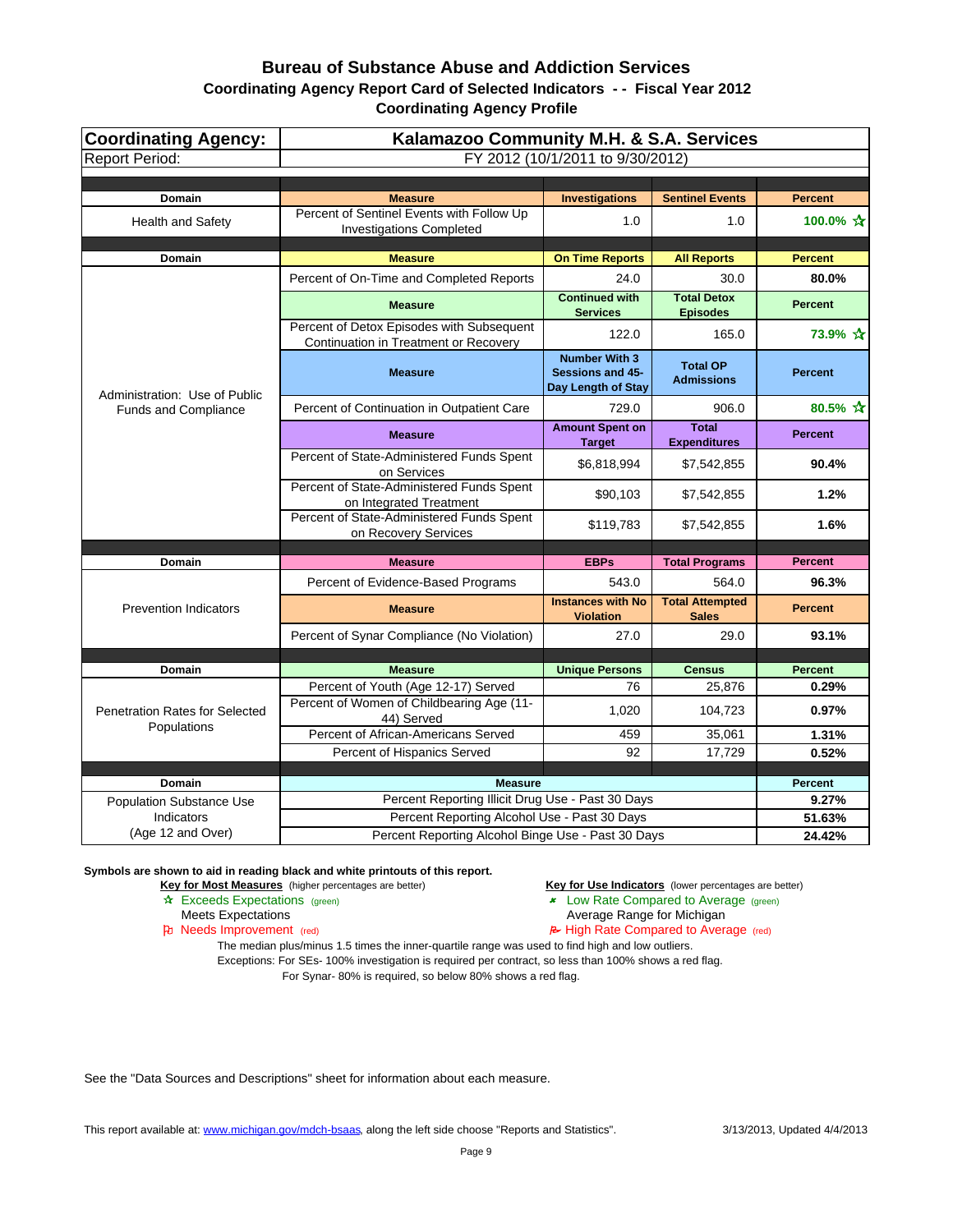| <b>Coordinating Agency:</b><br><b>Report Period:</b> | <b>Lakeshore Coordinating Council</b><br>FY 2012 (10/1/2011 to 9/30/2012)          |                                                                       |                                        |                |  |  |
|------------------------------------------------------|------------------------------------------------------------------------------------|-----------------------------------------------------------------------|----------------------------------------|----------------|--|--|
|                                                      |                                                                                    |                                                                       |                                        |                |  |  |
| Domain                                               | <b>Measure</b>                                                                     | <b>Investigations</b>                                                 | <b>Sentinel Events</b>                 | <b>Percent</b> |  |  |
| <b>Health and Safety</b>                             | Percent of Sentinel Events with Follow Up<br><b>Investigations Completed</b>       | 0.0                                                                   | 0.0                                    | <b>No SEs</b>  |  |  |
| Domain                                               | <b>Measure</b>                                                                     | <b>On Time Reports</b>                                                | <b>All Reports</b>                     | <b>Percent</b> |  |  |
|                                                      | Percent of On-Time and Completed Reports                                           | 28.0                                                                  | 30.0                                   | 93.3%          |  |  |
|                                                      | <b>Measure</b>                                                                     | <b>Continued with</b><br><b>Services</b>                              | <b>Total Detox</b><br><b>Episodes</b>  | <b>Percent</b> |  |  |
|                                                      | Percent of Detox Episodes with Subsequent<br>Continuation in Treatment or Recovery | 228.0                                                                 | 342.0                                  | 66.7%          |  |  |
| Administration: Use of Public                        | <b>Measure</b>                                                                     | <b>Number With 3</b><br><b>Sessions and 45-</b><br>Day Length of Stay | <b>Total OP</b><br><b>Admissions</b>   | <b>Percent</b> |  |  |
| Funds and Compliance                                 | Percent of Continuation in Outpatient Care                                         | 1,086.0                                                               | 1,916.0                                | 56.7%          |  |  |
|                                                      | <b>Measure</b>                                                                     | <b>Amount Spent on</b><br><b>Target</b>                               | <b>Total</b><br><b>Expenditures</b>    | <b>Percent</b> |  |  |
|                                                      | Percent of State-Administered Funds Spent<br>on Services                           | \$6,133,372                                                           | \$6,871,322                            | 89.3%          |  |  |
|                                                      | Percent of State-Administered Funds Spent<br>on Integrated Treatment               | \$39,750                                                              | \$6,871,322                            | $0.6%$ 7       |  |  |
|                                                      | Percent of State-Administered Funds Spent<br>on Recovery Services                  | \$35,000                                                              | \$6,871,322                            | $0.5%$ 7       |  |  |
| Domain                                               | <b>Measure</b>                                                                     | <b>EBPs</b>                                                           | <b>Total Programs</b>                  | <b>Percent</b> |  |  |
|                                                      | Percent of Evidence-Based Programs                                                 | 179.0                                                                 | 203.0                                  | 88.2%          |  |  |
| <b>Prevention Indicators</b>                         | <b>Measure</b>                                                                     | <b>Instances with No</b><br><b>Violation</b>                          | <b>Total Attempted</b><br><b>Sales</b> | <b>Percent</b> |  |  |
|                                                      | Percent of Synar Compliance (No Violation)                                         | 27.0                                                                  | 29.0                                   | 93.1%          |  |  |
|                                                      |                                                                                    |                                                                       |                                        |                |  |  |
| Domain                                               | <b>Measure</b>                                                                     | <b>Unique Persons</b>                                                 | <b>Census</b>                          | <b>Percent</b> |  |  |
|                                                      | Percent of Youth (Age 12-17) Served                                                | 251                                                                   | 50,545                                 | 0.50%          |  |  |
| <b>Penetration Rates for Selected</b><br>Populations | Percent of Women of Childbearing Age (11-<br>44) Served                            | 1,208                                                                 | 190,408                                | 0.63%          |  |  |
|                                                      | Percent of African-Americans Served                                                | 690                                                                   | 37,268                                 | 1.85%          |  |  |
|                                                      | Percent of Hispanics Served                                                        | 195                                                                   | 26,602                                 | 0.73%          |  |  |
| Domain                                               | <b>Measure</b>                                                                     |                                                                       |                                        | <b>Percent</b> |  |  |
| <b>Population Substance Use</b>                      | Percent Reporting Illicit Drug Use - Past 30 Days                                  |                                                                       |                                        | 10.41%         |  |  |
| <b>Indicators</b>                                    | Percent Reporting Alcohol Use - Past 30 Days                                       |                                                                       |                                        | 53.07%         |  |  |
| (Age 12 and Over)                                    | Percent Reporting Alcohol Binge Use - Past 30 Days                                 | 24.95%                                                                |                                        |                |  |  |

**Symbols are shown to aid in reading black and white printouts of this report.**

**Key for Most Measures** (higher percentages are better) **Key for Use Indicators** (lower percentages are better)

- **A** Exceeds Expectations (green) **Low Rate Compared to Average (green)** Meets Expectations (green) **Low Rate Compared to Average (green)** 
	- Average Range for Michigan

Pu Needs Improvement (red) **A** High Rate Compared to Average (red)

The median plus/minus 1.5 times the inner-quartile range was used to find high and low outliers. Exceptions: For SEs- 100% investigation is required per contract, so less than 100% shows a red flag. For Synar- 80% is required, so below 80% shows a red flag.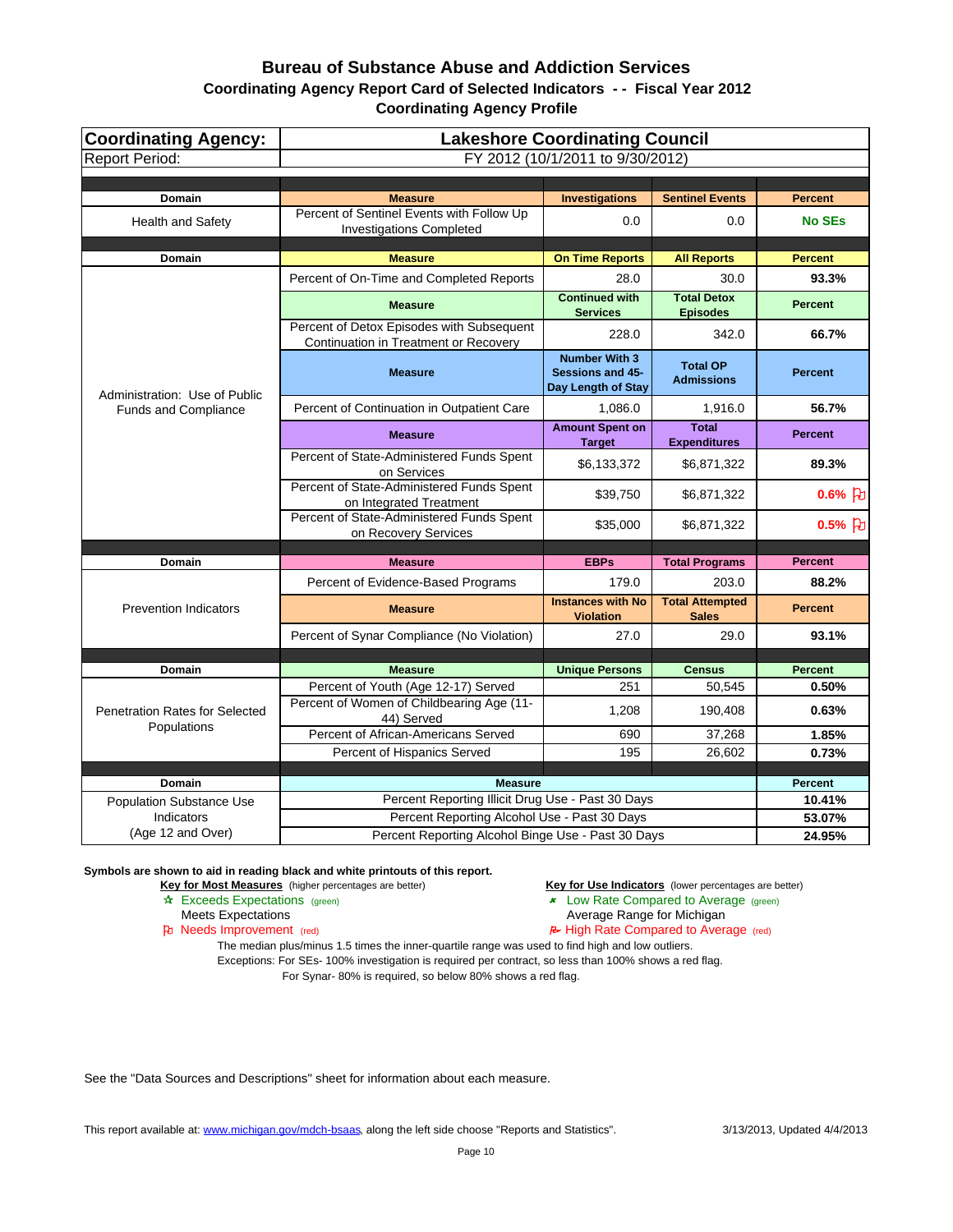| <b>Coordinating Agency:</b><br><b>Report Period:</b> | <b>Macomb County Community Mental Health</b><br>FY 2012 (10/1/2011 to 9/30/2012)   |                                                                |                                        |                           |
|------------------------------------------------------|------------------------------------------------------------------------------------|----------------------------------------------------------------|----------------------------------------|---------------------------|
|                                                      |                                                                                    |                                                                |                                        |                           |
| Domain                                               | <b>Measure</b>                                                                     | <b>Investigations</b>                                          | <b>Sentinel Events</b>                 | <b>Percent</b>            |
| Health and Safety                                    | Percent of Sentinel Events with Follow Up<br><b>Investigations Completed</b>       | 0.0                                                            | 0.0                                    | <b>No SEs</b>             |
| <b>Domain</b>                                        | <b>Measure</b>                                                                     | <b>On Time Reports</b>                                         | <b>All Reports</b>                     | <b>Percent</b>            |
|                                                      | Percent of On-Time and Completed Reports                                           | 30.0                                                           | 30.0                                   | 100.0% ☆                  |
|                                                      | <b>Measure</b>                                                                     | <b>Continued with</b><br><b>Services</b>                       | <b>Total Detox</b><br><b>Episodes</b>  | <b>Percent</b>            |
|                                                      | Percent of Detox Episodes with Subsequent<br>Continuation in Treatment or Recovery | 585.0                                                          | 825.0                                  | 70.9% ☆                   |
| Administration: Use of Public                        | <b>Measure</b>                                                                     | <b>Number With 3</b><br>Sessions and 45-<br>Day Length of Stay | <b>Total OP</b><br><b>Admissions</b>   | <b>Percent</b>            |
| <b>Funds and Compliance</b>                          | Percent of Continuation in Outpatient Care                                         | 1,041.0                                                        | 1,897.0                                | 54.9%                     |
|                                                      | <b>Measure</b>                                                                     | <b>Amount Spent on</b><br><b>Target</b>                        | <b>Total</b><br><b>Expenditures</b>    | <b>Percent</b>            |
|                                                      | Percent of State-Administered Funds Spent<br>on Services                           | \$6,206,263                                                    | \$7,202,918                            | 86.2%                     |
|                                                      | Percent of State-Administered Funds Spent<br>on Integrated Treatment               | \$614,901                                                      | \$7,202,918                            | 8.5%                      |
|                                                      | Percent of State-Administered Funds Spent<br>on Recovery Services                  | \$157,675                                                      | \$7,202,918                            | 2.2%                      |
|                                                      |                                                                                    |                                                                |                                        |                           |
| Domain                                               | <b>Measure</b>                                                                     | <b>EBPs</b>                                                    | <b>Total Programs</b>                  | <b>Percent</b>            |
|                                                      | Percent of Evidence-Based Programs                                                 | 806.0                                                          | 806.0                                  | 100.0% $\mathbf{\hat{x}}$ |
| <b>Prevention Indicators</b>                         | <b>Measure</b>                                                                     | <b>Instances with No</b><br><b>Violation</b>                   | <b>Total Attempted</b><br><b>Sales</b> | <b>Percent</b>            |
|                                                      | Percent of Synar Compliance (No Violation)                                         | 28.0                                                           | 32.0                                   | 87.5%                     |
|                                                      |                                                                                    |                                                                |                                        |                           |
| <b>Domain</b>                                        | <b>Measure</b><br>Percent of Youth (Age 12-17) Served                              | <b>Unique Persons</b><br>191                                   | <b>Census</b><br>50,651                | <b>Percent</b><br>0.38%   |
| <b>Penetration Rates for Selected</b>                | Percent of Women of Childbearing Age (11-<br>44) Served                            | 1,664                                                          | 205,356                                | 0.81%                     |
| Populations                                          | Percent of African-Americans Served                                                | 314                                                            | 49,175                                 | 0.64%                     |
|                                                      | Percent of Hispanics Served                                                        | 60                                                             | 11,865                                 | 0.51%                     |
| Domain                                               | <b>Measure</b>                                                                     |                                                                |                                        | <b>Percent</b>            |
| <b>Population Substance Use</b>                      | Percent Reporting Illicit Drug Use - Past 30 Days                                  |                                                                |                                        | 9.24%                     |
| Indicators                                           | Percent Reporting Alcohol Use - Past 30 Days                                       |                                                                |                                        | 58.90%                    |
| (Age 12 and Over)                                    | Percent Reporting Alcohol Binge Use - Past 30 Days                                 |                                                                |                                        | 27.05%                    |

**Symbols are shown to aid in reading black and white printouts of this report.**

**Key for Most Measures** (higher percentages are better) **Key for Use Indicators** (lower percentages are better)

**A** Exceeds Expectations (green) **Low Rate Compared to Average (green)** Meets Expectations (green) **Low Rate Compared to Average (green)** 

- Average Range for Michigan
- Pu Needs Improvement (red) **A** High Rate Compared to Average (red)

The median plus/minus 1.5 times the inner-quartile range was used to find high and low outliers. Exceptions: For SEs- 100% investigation is required per contract, so less than 100% shows a red flag.

For Synar- 80% is required, so below 80% shows a red flag.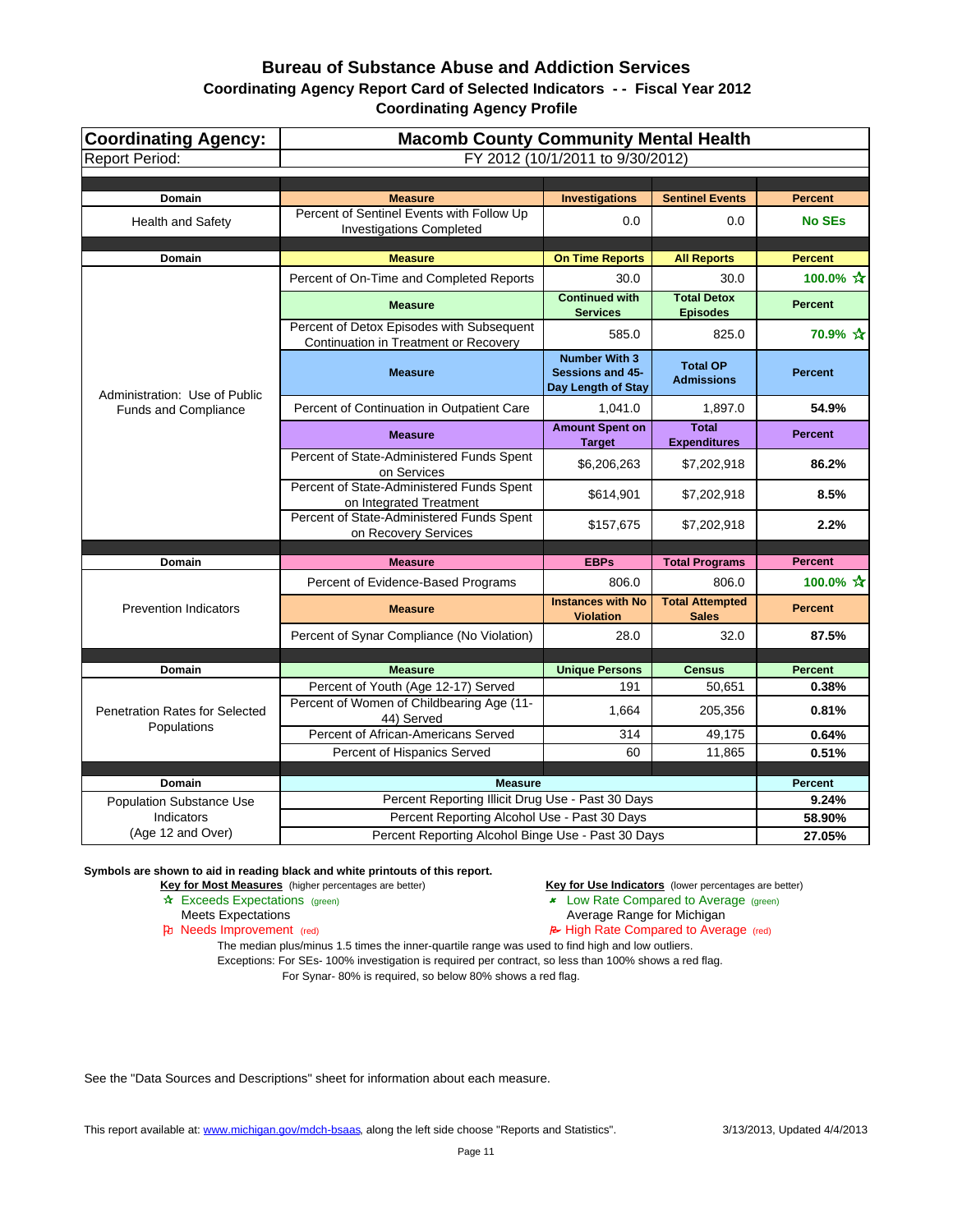| Coordinating Agency:<br><b>Report Period:</b>        | <b>Mid-South Substance Abuse Commission</b><br>FY 2012 (10/1/2011 to 9/30/2012)    |                                                                |                                       |                |
|------------------------------------------------------|------------------------------------------------------------------------------------|----------------------------------------------------------------|---------------------------------------|----------------|
|                                                      |                                                                                    |                                                                |                                       |                |
| Domain                                               | <b>Measure</b>                                                                     | <b>Investigations</b>                                          | <b>Sentinel Events</b>                | <b>Percent</b> |
| <b>Health and Safety</b>                             | Percent of Sentinel Events with Follow Up<br><b>Investigations Completed</b>       | 0.0                                                            | 0.0                                   | <b>No SEs</b>  |
| <b>Domain</b>                                        | <b>Measure</b>                                                                     | <b>On Time Reports</b>                                         | <b>All Reports</b>                    | <b>Percent</b> |
|                                                      | Percent of On-Time and Completed Reports                                           | 29.0                                                           | 30.0                                  | 96.7%          |
|                                                      | <b>Measure</b>                                                                     | <b>Continued with</b><br><b>Services</b>                       | <b>Total Detox</b><br><b>Episodes</b> | <b>Percent</b> |
|                                                      | Percent of Detox Episodes with Subsequent<br>Continuation in Treatment or Recovery | 248.0                                                          | 497.0                                 | 49.9%          |
| Administration: Use of Public                        | <b>Measure</b>                                                                     | <b>Number With 3</b><br>Sessions and 45-<br>Day Length of Stay | <b>Total OP</b><br><b>Admissions</b>  | <b>Percent</b> |
| <b>Funds and Compliance</b>                          | Percent of Continuation in Outpatient Care                                         | 1.463.0                                                        | 2,543.0                               | 57.5%          |
|                                                      | <b>Measure</b>                                                                     | <b>Amount Spent on</b><br><b>Target</b>                        | <b>Total</b><br><b>Expenditures</b>   | <b>Percent</b> |
|                                                      | Percent of State-Administered Funds Spent<br>on Services                           | \$10,857,701                                                   | \$12,220,160                          | 88.9%          |
|                                                      | Percent of State-Administered Funds Spent<br>on Integrated Treatment               | \$2,757,942                                                    | \$12,220,160                          | 22.6% ☆        |
|                                                      | Percent of State-Administered Funds Spent<br>on Recovery Services                  | \$129,162                                                      | \$12,220,160                          | 1.1%           |
| Domain                                               | <b>Measure</b>                                                                     | <b>EBPs</b>                                                    |                                       | <b>Percent</b> |
|                                                      | Percent of Evidence-Based Programs                                                 | 215.0                                                          | <b>Total Programs</b><br>246.0        | 87.4%          |
| <b>Prevention Indicators</b>                         | <b>Measure</b>                                                                     | <b>Instances with No</b>                                       | <b>Total Attempted</b>                | <b>Percent</b> |
|                                                      |                                                                                    | <b>Violation</b>                                               | <b>Sales</b><br>35.0                  |                |
|                                                      | Percent of Synar Compliance (No Violation)                                         | 33.0                                                           |                                       | 94.3%          |
| <b>Domain</b>                                        | <b>Measure</b>                                                                     | <b>Unique Persons</b>                                          | <b>Census</b>                         | <b>Percent</b> |
|                                                      | Percent of Youth (Age 12-17) Served                                                | 335                                                            | 63,365                                | 0.53%          |
| <b>Penetration Rates for Selected</b><br>Populations | Percent of Women of Childbearing Age (11-<br>44) Served                            | 1,630                                                          | 278,694                               | 0.58%          |
|                                                      | Percent of African-Americans Served                                                | 615                                                            | 46,869                                | 1.31%          |
|                                                      | Percent of Hispanics Served                                                        | 248                                                            | 30,594                                | 0.81%          |
| Domain                                               | <b>Measure</b>                                                                     |                                                                |                                       | Percent        |
| <b>Population Substance Use</b>                      | Percent Reporting Illicit Drug Use - Past 30 Days                                  |                                                                |                                       | 9.96%          |
| Indicators                                           | Percent Reporting Alcohol Use - Past 30 Days                                       |                                                                |                                       | 53.02%         |
| (Age 12 and Over)                                    | Percent Reporting Alcohol Binge Use - Past 30 Days                                 |                                                                |                                       | 25.69%         |

#### **Symbols are shown to aid in reading black and white printouts of this report.**

**Key for Most Measures** (higher percentages are better) **Key for Use Indicators** (lower percentages are better)

- **A** Exceeds Expectations (green) **Low Rate Compared to Average (green)** Meets Expectations (green) **Low Rate Compared to Average (green)** 
	- Average Range for Michigan

Pu Needs Improvement (red) **A** High Rate Compared to Average (red)

The median plus/minus 1.5 times the inner-quartile range was used to find high and low outliers. Exceptions: For SEs- 100% investigation is required per contract, so less than 100% shows a red flag. For Synar- 80% is required, so below 80% shows a red flag.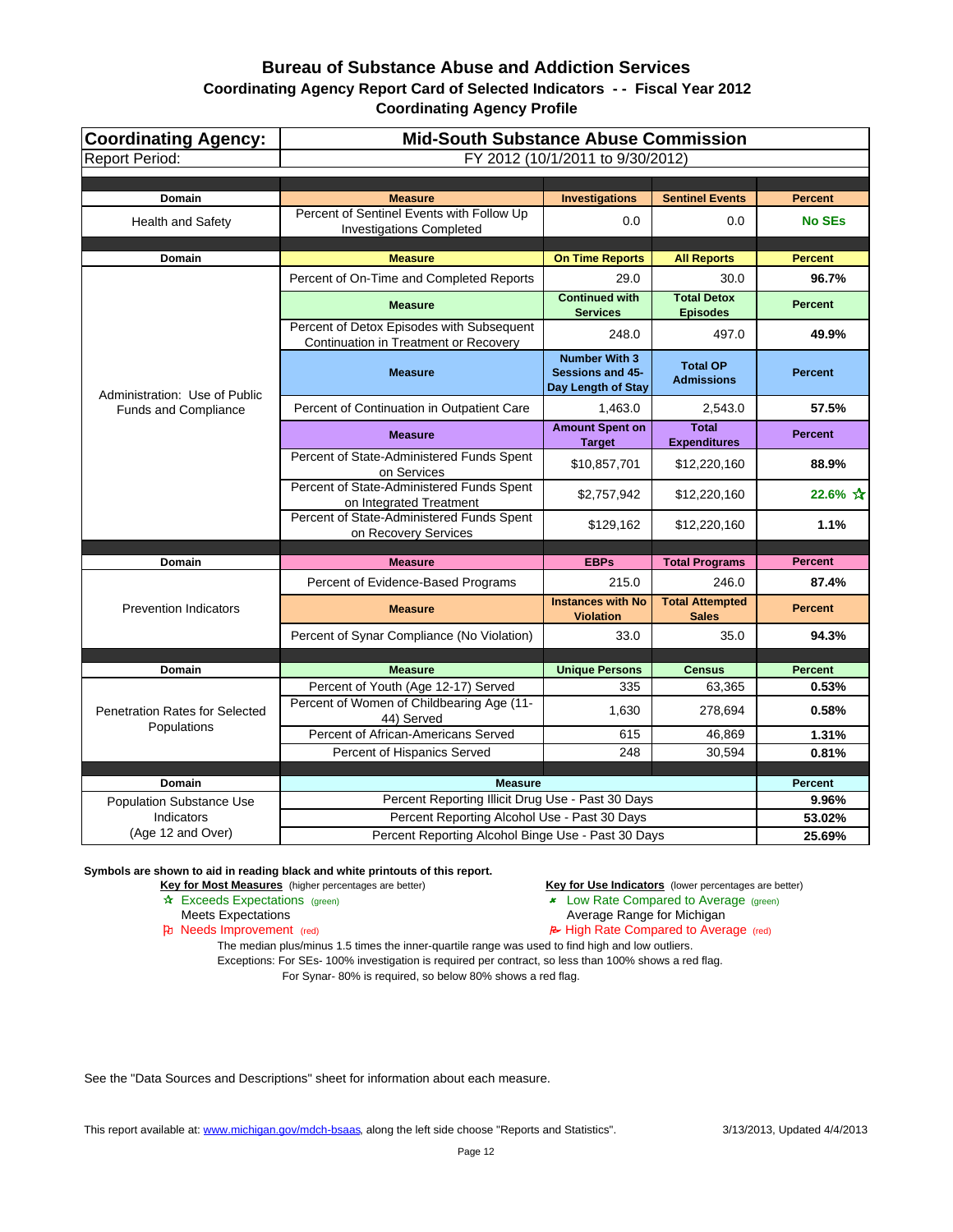| <b>Coordinating Agency:</b>           | network180                                                                         |                                                                |                                        |                |
|---------------------------------------|------------------------------------------------------------------------------------|----------------------------------------------------------------|----------------------------------------|----------------|
| <b>Report Period:</b>                 | FY 2012 (10/1/2011 to 9/30/2012)                                                   |                                                                |                                        |                |
|                                       |                                                                                    |                                                                |                                        |                |
| Domain                                | <b>Measure</b>                                                                     | <b>Investigations</b>                                          | <b>Sentinel Events</b>                 | <b>Percent</b> |
| <b>Health and Safety</b>              | Percent of Sentinel Events with Follow Up<br><b>Investigations Completed</b>       | 0.0                                                            | 0.0                                    | <b>No SEs</b>  |
| Domain                                | <b>Measure</b>                                                                     | <b>On Time Reports</b>                                         | <b>All Reports</b>                     | <b>Percent</b> |
|                                       | Percent of On-Time and Completed Reports                                           | 30.0                                                           | 31.0                                   | 96.8%          |
|                                       | <b>Measure</b>                                                                     | <b>Continued with</b><br><b>Services</b>                       | <b>Total Detox</b><br><b>Episodes</b>  | <b>Percent</b> |
|                                       | Percent of Detox Episodes with Subsequent<br>Continuation in Treatment or Recovery | 183.0                                                          | 332.0                                  | 55.1%          |
| Administration: Use of Public         | <b>Measure</b>                                                                     | <b>Number With 3</b><br>Sessions and 45-<br>Day Length of Stay | <b>Total OP</b><br><b>Admissions</b>   | <b>Percent</b> |
| Funds and Compliance                  | Percent of Continuation in Outpatient Care                                         | 440.0                                                          | 662.0                                  | 66.5%          |
|                                       | <b>Measure</b>                                                                     | <b>Amount Spent on</b><br><b>Target</b>                        | <b>Total</b><br><b>Expenditures</b>    | <b>Percent</b> |
|                                       | Percent of State-Administered Funds Spent<br>on Services                           | \$8,060,622                                                    | \$9,046,176                            | 89.1%          |
|                                       | Percent of State-Administered Funds Spent<br>on Integrated Treatment               | \$1,727,514                                                    | \$9,046,176                            | 19.1% ☆        |
|                                       | Percent of State-Administered Funds Spent<br>on Recovery Services                  | \$637,061                                                      | \$9,046,176                            | 7.0% ☆         |
|                                       |                                                                                    |                                                                |                                        |                |
| Domain                                | <b>Measure</b>                                                                     | <b>EBPs</b>                                                    | <b>Total Programs</b>                  | <b>Percent</b> |
|                                       | Percent of Evidence-Based Programs                                                 | 466.0                                                          | 490.0                                  | 95.1%          |
| <b>Prevention Indicators</b>          | <b>Measure</b>                                                                     | <b>Instances with No</b><br><b>Violation</b>                   | <b>Total Attempted</b><br><b>Sales</b> | <b>Percent</b> |
|                                       | Percent of Synar Compliance (No Violation)                                         | 30.0                                                           | 30.0                                   | 100.0% ☆       |
|                                       |                                                                                    |                                                                |                                        |                |
| Domain                                | <b>Measure</b>                                                                     | <b>Unique Persons</b>                                          | <b>Census</b>                          | <b>Percent</b> |
| <b>Penetration Rates for Selected</b> | Percent of Youth (Age 12-17) Served<br>Percent of Women of Childbearing Age (11-   | 152<br>1,012                                                   | 47,504<br>163,644                      | 0.32%<br>0.62% |
| Populations                           | 44) Served                                                                         |                                                                |                                        |                |
|                                       | Percent of African-Americans Served                                                | 656                                                            | 38,920                                 | 1.69%<br>0.67% |
|                                       | Percent of Hispanics Served                                                        | 226                                                            | 33,794                                 |                |
| <b>Domain</b>                         | <b>Measure</b>                                                                     |                                                                |                                        | <b>Percent</b> |
| <b>Population Substance Use</b>       | Percent Reporting Illicit Drug Use - Past 30 Days                                  |                                                                |                                        | 9.01%          |
| <b>Indicators</b>                     | Percent Reporting Alcohol Use - Past 30 Days                                       |                                                                |                                        | 57.07%         |
| (Age 12 and Over)                     | Percent Reporting Alcohol Binge Use - Past 30 Days                                 |                                                                |                                        | 29.60% B       |

**Symbols are shown to aid in reading black and white printouts of this report.**

**Key for Most Measures** (higher percentages are better) **Key for Use Indicators** (lower percentages are better)

- **A** Exceeds Expectations (green) **Low Rate Compared to Average (green)** Meets Expectations (green) **Low Rate Compared to Average (green)** 
	- Average Range for Michigan

Pu Needs Improvement (red) **A** High Rate Compared to Average (red)

The median plus/minus 1.5 times the inner-quartile range was used to find high and low outliers. Exceptions: For SEs- 100% investigation is required per contract, so less than 100% shows a red flag.

For Synar- 80% is required, so below 80% shows a red flag.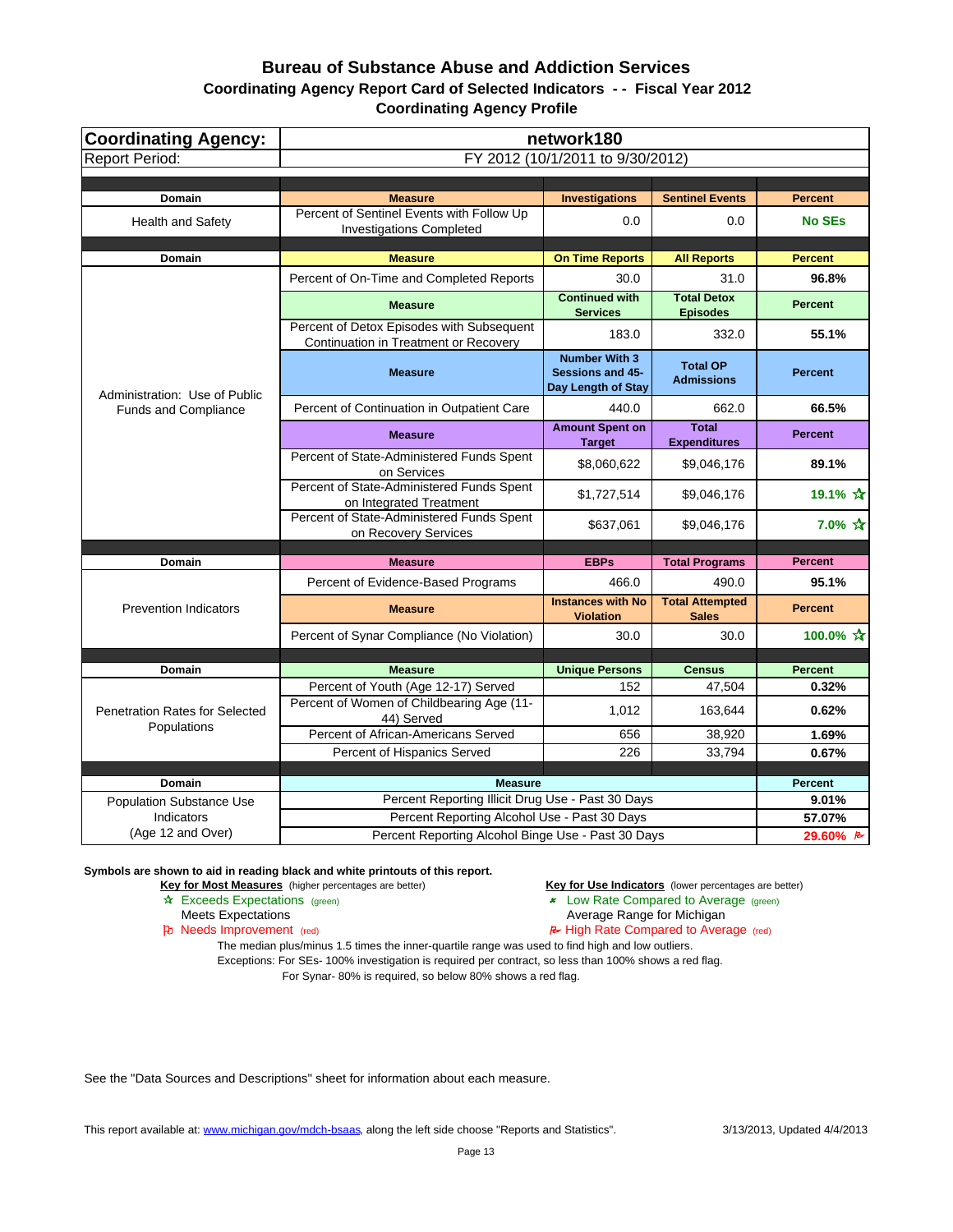| <b>Coordinating Agency:</b><br><b>Report Period:</b> | <b>Northern Michigan Substance Abuse Services</b><br>FY 2012 (10/1/2011 to 9/30/2012) |                                                                       |                                        |                |
|------------------------------------------------------|---------------------------------------------------------------------------------------|-----------------------------------------------------------------------|----------------------------------------|----------------|
|                                                      |                                                                                       |                                                                       |                                        |                |
| <b>Domain</b>                                        | <b>Measure</b>                                                                        | <b>Investigations</b>                                                 | <b>Sentinel Events</b>                 | <b>Percent</b> |
| <b>Health and Safety</b>                             | Percent of Sentinel Events with Follow Up<br><b>Investigations Completed</b>          | 0.0                                                                   | 0.0                                    | <b>No SEs</b>  |
| Domain                                               | <b>Measure</b>                                                                        | <b>On Time Reports</b>                                                | <b>All Reports</b>                     | <b>Percent</b> |
|                                                      | Percent of On-Time and Completed Reports                                              | 30.0                                                                  | 30.0                                   | 100.0% ☆       |
|                                                      | <b>Measure</b>                                                                        | <b>Continued with</b><br><b>Services</b>                              | <b>Total Detox</b><br><b>Episodes</b>  | <b>Percent</b> |
|                                                      | Percent of Detox Episodes with Subsequent<br>Continuation in Treatment or Recovery    | 453.0                                                                 | 934.0                                  | 48.5%          |
| Administration: Use of Public                        | <b>Measure</b>                                                                        | <b>Number With 3</b><br><b>Sessions and 45-</b><br>Day Length of Stay | <b>Total OP</b><br><b>Admissions</b>   | <b>Percent</b> |
| Funds and Compliance                                 | Percent of Continuation in Outpatient Care                                            | 2,730.0                                                               | 4,088.0                                | 66.8%          |
|                                                      | <b>Measure</b>                                                                        | <b>Amount Spent on</b><br><b>Target</b>                               | <b>Total</b><br><b>Expenditures</b>    | <b>Percent</b> |
|                                                      | Percent of State-Administered Funds Spent<br>on Services                              | \$10,511,020                                                          | \$11,556,892                           | 91.0%          |
|                                                      | Percent of State-Administered Funds Spent<br>on Integrated Treatment                  | \$3,360,854                                                           | \$11,556,892                           | 29.1% ☆        |
|                                                      | Percent of State-Administered Funds Spent<br>on Recovery Services                     | \$45,414                                                              | \$11,556,892                           | $0.4%$ 7       |
| Domain                                               | <b>Measure</b>                                                                        | <b>EBPs</b>                                                           | <b>Total Programs</b>                  | <b>Percent</b> |
|                                                      | Percent of Evidence-Based Programs                                                    | 1,271.0                                                               | 1,271.0                                | 100.0% ☆       |
| <b>Prevention Indicators</b>                         | <b>Measure</b>                                                                        | <b>Instances with No</b><br><b>Violation</b>                          | <b>Total Attempted</b><br><b>Sales</b> | <b>Percent</b> |
|                                                      | Percent of Synar Compliance (No Violation)                                            | 32.0                                                                  | 41.0                                   | 78.0% }        |
|                                                      |                                                                                       |                                                                       |                                        |                |
| <b>Domain</b>                                        | <b>Measure</b>                                                                        | <b>Unique Persons</b>                                                 | <b>Census</b>                          | <b>Percent</b> |
|                                                      | Percent of Youth (Age 12-17) Served                                                   | 380                                                                   | 51,314                                 | 0.74%          |
| <b>Penetration Rates for Selected</b><br>Populations | Percent of Women of Childbearing Age (11-<br>44) Served                               | 2,413                                                                 | 195,812                                | 1.23%          |
|                                                      | Percent of African-Americans Served                                                   | 123                                                                   | 6,672                                  | 1.84%          |
|                                                      | Percent of Hispanics Served                                                           | 104                                                                   | 11,182                                 | 0.93%          |
| <b>Domain</b>                                        | <b>Measure</b>                                                                        |                                                                       |                                        | <b>Percent</b> |
| <b>Population Substance Use</b>                      | Percent Reporting Illicit Drug Use - Past 30 Days                                     |                                                                       |                                        | 10.17%         |
| Indicators                                           | Percent Reporting Alcohol Use - Past 30 Days                                          |                                                                       |                                        | 56.30%         |
| (Age 12 and Over)                                    | Percent Reporting Alcohol Binge Use - Past 30 Days                                    |                                                                       |                                        | 26.37%         |

**Symbols are shown to aid in reading black and white printouts of this report.**

**Key for Most Measures** (higher percentages are better) **Key for Use Indicators** (lower percentages are better)

**A** Exceeds Expectations (green) **Low Rate Compared to Average (green)** Meets Expectations (green) **Low Rate Compared to Average (green)** 

- - Average Range for Michigan
- Pu Needs Improvement (red) **A** High Rate Compared to Average (red)

The median plus/minus 1.5 times the inner-quartile range was used to find high and low outliers. Exceptions: For SEs- 100% investigation is required per contract, so less than 100% shows a red flag. For Synar- 80% is required, so below 80% shows a red flag.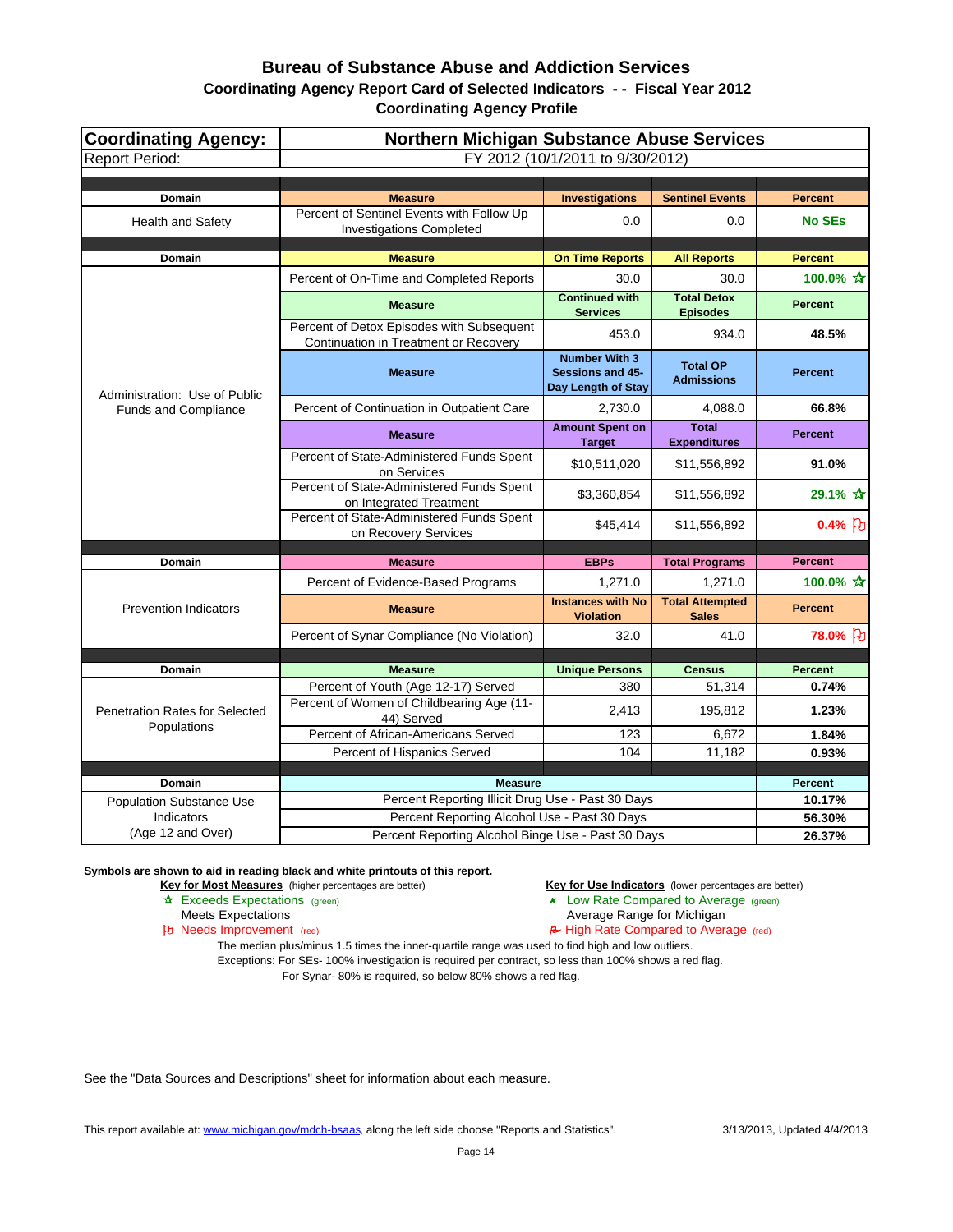| <b>Coordinating Agency:</b><br><b>Report Period:</b> | <b>Oakland County Health Division</b><br>FY 2012 (10/1/2011 to 9/30/2012)          |                                                                |                                        |                     |
|------------------------------------------------------|------------------------------------------------------------------------------------|----------------------------------------------------------------|----------------------------------------|---------------------|
|                                                      |                                                                                    |                                                                |                                        |                     |
| <b>Domain</b>                                        | <b>Measure</b>                                                                     | <b>Investigations</b>                                          | <b>Sentinel Events</b>                 | <b>Percent</b>      |
| <b>Health and Safety</b>                             | Percent of Sentinel Events with Follow Up<br><b>Investigations Completed</b>       | 6.0                                                            | 6.0                                    | 100.0% ☆            |
| Domain                                               | <b>Measure</b>                                                                     | <b>On Time Reports</b>                                         | <b>All Reports</b>                     | <b>Percent</b>      |
|                                                      | Percent of On-Time and Completed Reports                                           | 30.0                                                           | 30.0                                   | 100.0% ☆            |
|                                                      | <b>Measure</b>                                                                     | <b>Continued with</b><br><b>Services</b>                       | <b>Total Detox</b><br><b>Episodes</b>  | <b>Percent</b>      |
|                                                      | Percent of Detox Episodes with Subsequent<br>Continuation in Treatment or Recovery | 513.0                                                          | 686.0                                  | 74.8% ☆             |
| Administration: Use of Public                        | <b>Measure</b>                                                                     | <b>Number With 3</b><br>Sessions and 45-<br>Day Length of Stay | <b>Total OP</b><br><b>Admissions</b>   | <b>Percent</b>      |
| Funds and Compliance                                 | Percent of Continuation in Outpatient Care                                         | 1,525.0                                                        | 2,415.0                                | 63.1%               |
|                                                      | <b>Measure</b>                                                                     | <b>Amount Spent on</b><br><b>Target</b>                        | <b>Total</b><br><b>Expenditures</b>    | <b>Percent</b>      |
|                                                      | Percent of State-Administered Funds Spent<br>on Services                           | \$7,680,096                                                    | \$8,432,606                            | 91.1%               |
|                                                      | Percent of State-Administered Funds Spent<br>on Integrated Treatment               | \$1,515,560                                                    | \$8,432,606                            | 18.0% ☆             |
|                                                      | Percent of State-Administered Funds Spent<br>on Recovery Services                  | \$5,823                                                        | \$8,432,606                            | $0.1%$ <sub>2</sub> |
| Domain                                               | <b>Measure</b>                                                                     | <b>EBPs</b>                                                    | <b>Total Programs</b>                  | <b>Percent</b>      |
|                                                      | Percent of Evidence-Based Programs                                                 | 369.0                                                          | 374.0                                  | 98.7%               |
| <b>Prevention Indicators</b>                         | <b>Measure</b>                                                                     | <b>Instances with No</b><br><b>Violation</b>                   | <b>Total Attempted</b><br><b>Sales</b> | <b>Percent</b>      |
|                                                      | Percent of Synar Compliance (No Violation)                                         | 34.0                                                           | 36.0                                   | 94.4%               |
|                                                      |                                                                                    |                                                                |                                        |                     |
| Domain                                               | <b>Measure</b>                                                                     | <b>Unique Persons</b>                                          | <b>Census</b>                          | <b>Percent</b>      |
|                                                      | Percent of Youth (Age 12-17) Served                                                | 253                                                            | 75,736                                 | 0.33%               |
| <b>Penetration Rates for Selected</b><br>Populations | Percent of Women of Childbearing Age (11-<br>44) Served                            | 1,696                                                          | 305,121                                | 0.56%               |
|                                                      | Percent of African-Americans Served                                                | 982                                                            | 120,917                                | 0.81%               |
|                                                      | Percent of Hispanics Served                                                        | 133                                                            | 26,157                                 | 0.51%               |
| Domain                                               | <b>Measure</b>                                                                     |                                                                |                                        | <b>Percent</b>      |
| <b>Population Substance Use</b>                      | Percent Reporting Illicit Drug Use - Past 30 Days                                  |                                                                |                                        | 9.50%               |
| <b>Indicators</b>                                    | Percent Reporting Alcohol Use - Past 30 Days                                       |                                                                |                                        | 60.21%              |
| (Age 12 and Over)                                    | Percent Reporting Alcohol Binge Use - Past 30 Days                                 |                                                                |                                        | 25.99%              |

**Symbols are shown to aid in reading black and white printouts of this report.**

**Key for Most Measures** (higher percentages are better) **Key for Use Indicators** (lower percentages are better)

- **A** Exceeds Expectations (green) **Low Rate Compared to Average (green)** Meets Expectations (green) **Low Rate Compared to Average (green)** 
	- Average Range for Michigan
- Pu Needs Improvement (red) **A** High Rate Compared to Average (red)

The median plus/minus 1.5 times the inner-quartile range was used to find high and low outliers. Exceptions: For SEs- 100% investigation is required per contract, so less than 100% shows a red flag. For Synar- 80% is required, so below 80% shows a red flag.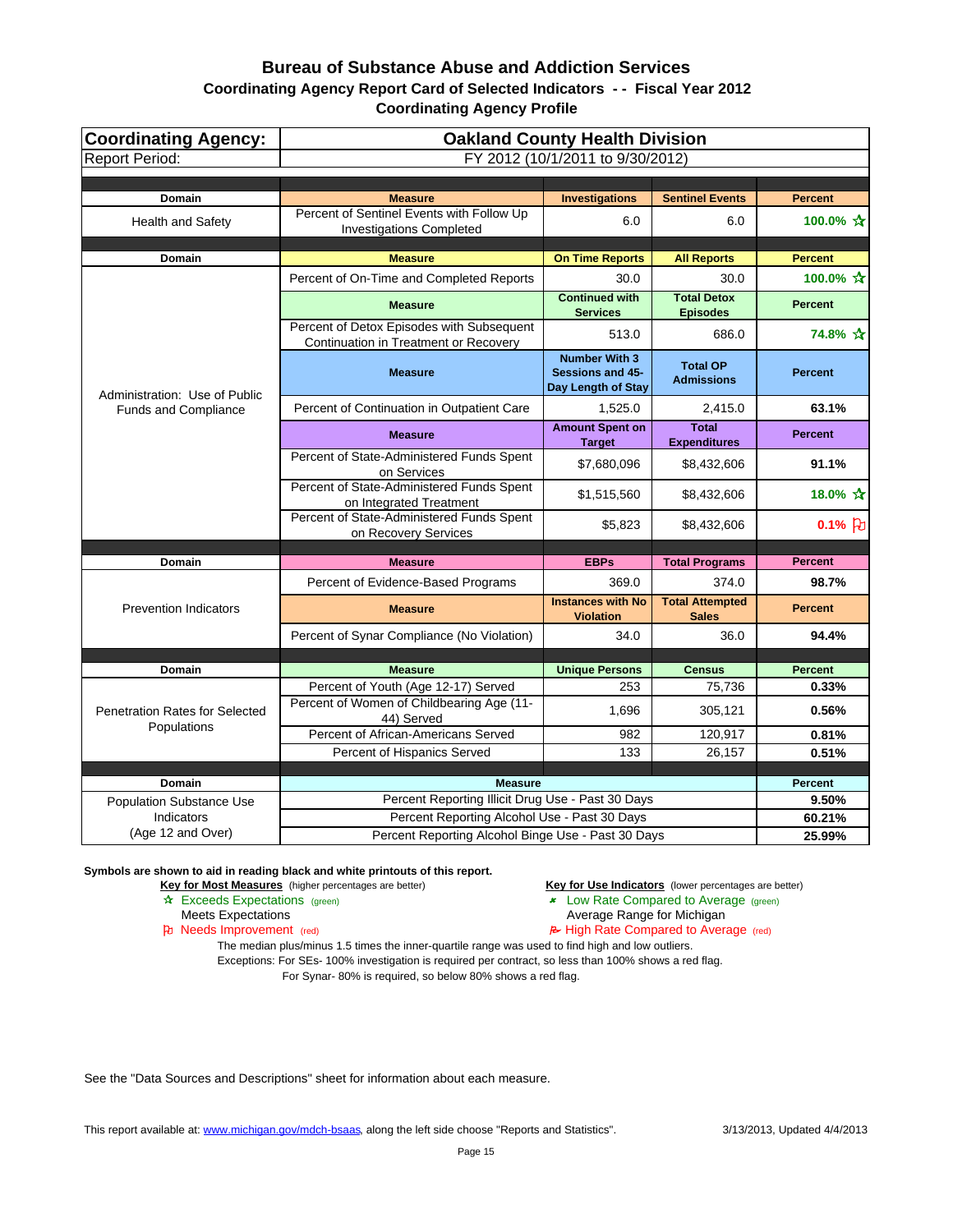| Coordinating Agency:<br><b>Report Period:</b> | <b>Pathways to Healthy Living</b><br>FY 2012 (10/1/2011 to 9/30/2012)              |                                                                |                                        |                                   |
|-----------------------------------------------|------------------------------------------------------------------------------------|----------------------------------------------------------------|----------------------------------------|-----------------------------------|
|                                               |                                                                                    |                                                                |                                        |                                   |
| <b>Domain</b>                                 | <b>Measure</b>                                                                     | <b>Investigations</b>                                          | <b>Sentinel Events</b>                 | <b>Percent</b>                    |
| <b>Health and Safety</b>                      | Percent of Sentinel Events with Follow Up<br><b>Investigations Completed</b>       | 8.0                                                            | 8.0                                    | 100.0% ☆                          |
| <b>Domain</b>                                 | <b>Measure</b>                                                                     | <b>On Time Reports</b>                                         | <b>All Reports</b>                     | <b>Percent</b>                    |
|                                               | Percent of On-Time and Completed Reports                                           | 29.0                                                           | 30.0                                   | 96.7%                             |
|                                               | <b>Measure</b>                                                                     | <b>Continued with</b><br><b>Services</b>                       | <b>Total Detox</b><br><b>Episodes</b>  | <b>Percent</b>                    |
|                                               | Percent of Detox Episodes with Subsequent<br>Continuation in Treatment or Recovery | 82.0                                                           | 109.0                                  | 75.2% ☆                           |
| Administration: Use of Public                 | <b>Measure</b>                                                                     | <b>Number With 3</b><br>Sessions and 45-<br>Day Length of Stay | <b>Total OP</b><br><b>Admissions</b>   | <b>Percent</b>                    |
| <b>Funds and Compliance</b>                   | Percent of Continuation in Outpatient Care                                         | 601.0                                                          | 976.0                                  | 61.6%                             |
|                                               | <b>Measure</b>                                                                     | <b>Amount Spent on</b><br><b>Target</b>                        | <b>Total</b><br><b>Expenditures</b>    | <b>Percent</b>                    |
|                                               | Percent of State-Administered Funds Spent<br>on Services                           | \$3,035,203                                                    | \$3,258,824                            | 93.1% $\mathbf{\hat{x}}$          |
|                                               | Percent of State-Administered Funds Spent<br>on Integrated Treatment               | \$24,112                                                       | \$3,258,824                            | $0.7%$ $\dot{b}$                  |
|                                               | Percent of State-Administered Funds Spent<br>on Recovery Services                  | \$155,224                                                      | \$3,258,824                            | 4.8%                              |
| Domain                                        | <b>Measure</b>                                                                     | <b>EBPs</b>                                                    | <b>Total Programs</b>                  | <b>Percent</b>                    |
|                                               | Percent of Evidence-Based Programs                                                 | 336.0                                                          | 349.0                                  | 96.3%                             |
| <b>Prevention Indicators</b>                  | <b>Measure</b>                                                                     | <b>Instances with No</b><br><b>Violation</b>                   | <b>Total Attempted</b><br><b>Sales</b> | <b>Percent</b>                    |
|                                               | Percent of Synar Compliance (No Violation)                                         | 24.0                                                           | 30.0                                   | 80.0%                             |
|                                               |                                                                                    |                                                                |                                        |                                   |
| <b>Domain</b>                                 | <b>Measure</b>                                                                     | <b>Unique Persons</b>                                          | <b>Census</b>                          | <b>Percent</b>                    |
| Penetration Rates for Selected                | Percent of Youth (Age 12-17) Served<br>Percent of Women of Childbearing Age (11-   | 92<br>757                                                      | 11,245<br>46,312                       | 0.82%<br>1.63% $\mathbf{\hat{x}}$ |
| Populations                                   | 44) Served<br>Percent of African-Americans Served                                  | 14                                                             | 6,063                                  | 0.23% $\upbeta$                   |
|                                               | Percent of Hispanics Served                                                        | $\overline{7}$                                                 | 3,480                                  | $0.20%$ U                         |
|                                               |                                                                                    |                                                                |                                        |                                   |
| <b>Domain</b>                                 | <b>Measure</b><br>Percent Reporting Illicit Drug Use - Past 30 Days                |                                                                |                                        | <b>Percent</b><br>10.08%          |
| <b>Population Substance Use</b><br>Indicators | Percent Reporting Alcohol Use - Past 30 Days                                       |                                                                |                                        | 54.45%                            |
| (Age 12 and Over)                             | Percent Reporting Alcohol Binge Use - Past 30 Days                                 |                                                                |                                        | 28.27% B                          |

**Symbols are shown to aid in reading black and white printouts of this report.**

**Key for Most Measures** (higher percentages are better) **Key for Use Indicators** (lower percentages are better)

- **A** Exceeds Expectations (green) **Low Rate Compared to Average (green)** Meets Expectations (green) **Low Rate Compared to Average (green)** 
	- Average Range for Michigan

Pu Needs Improvement (red) **A** High Rate Compared to Average (red)

The median plus/minus 1.5 times the inner-quartile range was used to find high and low outliers. Exceptions: For SEs- 100% investigation is required per contract, so less than 100% shows a red flag.

For Synar- 80% is required, so below 80% shows a red flag.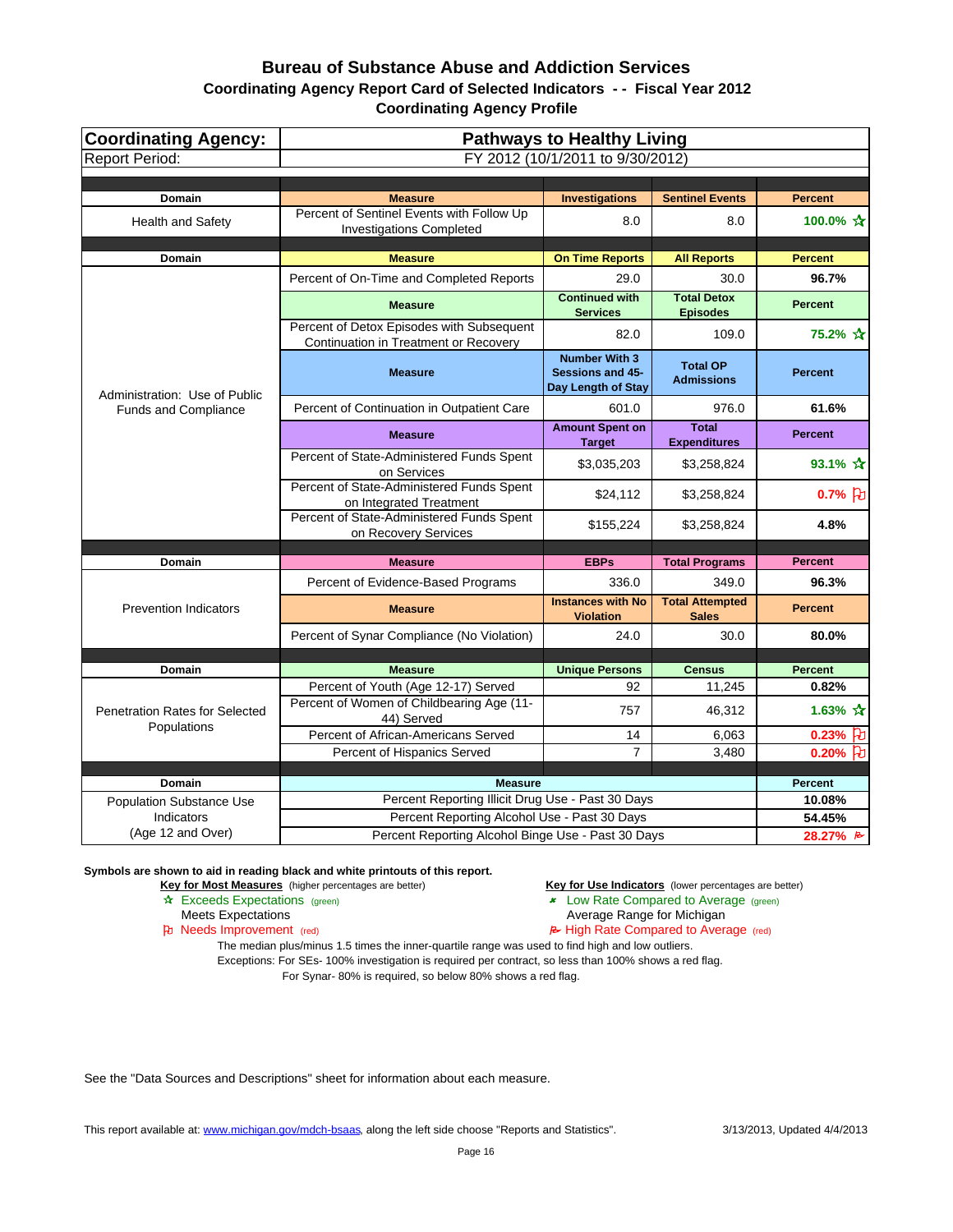| Coordinating Agency:<br><b>Report Period:</b> | <b>Saginaw County Department of Public Health</b><br>FY 2012 (10/1/2011 to 9/30/2012)             |                                                                |                                        |                           |
|-----------------------------------------------|---------------------------------------------------------------------------------------------------|----------------------------------------------------------------|----------------------------------------|---------------------------|
|                                               |                                                                                                   |                                                                |                                        |                           |
| <b>Domain</b>                                 | <b>Measure</b>                                                                                    | <b>Investigations</b>                                          | <b>Sentinel Events</b>                 | <b>Percent</b>            |
| <b>Health and Safety</b>                      | Percent of Sentinel Events with Follow Up<br><b>Investigations Completed</b>                      | 0.0                                                            | 0.0                                    | <b>No SEs</b>             |
| <b>Domain</b>                                 | <b>Measure</b>                                                                                    | <b>On Time Reports</b>                                         | <b>All Reports</b>                     | <b>Percent</b>            |
|                                               | Percent of On-Time and Completed Reports                                                          | 30.0                                                           | 30.0                                   | 100.0% ☆                  |
|                                               | <b>Measure</b>                                                                                    | <b>Continued with</b><br><b>Services</b>                       | <b>Total Detox</b><br><b>Episodes</b>  | <b>Percent</b>            |
|                                               | Percent of Detox Episodes with Subsequent<br>Continuation in Treatment or Recovery                | 119.0                                                          | 296.0                                  | 40.2% }                   |
| Administration: Use of Public                 | <b>Measure</b>                                                                                    | <b>Number With 3</b><br>Sessions and 45-<br>Day Length of Stay | <b>Total OP</b><br><b>Admissions</b>   | <b>Percent</b>            |
| <b>Funds and Compliance</b>                   | Percent of Continuation in Outpatient Care                                                        | 329.0                                                          | 570.0                                  | 57.7%                     |
|                                               | <b>Measure</b>                                                                                    | <b>Amount Spent on</b><br><b>Target</b>                        | <b>Total</b><br><b>Expenditures</b>    | <b>Percent</b>            |
|                                               | Percent of State-Administered Funds Spent<br>on Services                                          | \$2,701,642                                                    | \$3,190,400                            | 84.7%                     |
|                                               | Percent of State-Administered Funds Spent<br>on Integrated Treatment                              | \$0                                                            | \$3,190,400                            | $0.0\%$ 2                 |
|                                               | Percent of State-Administered Funds Spent<br>on Recovery Services                                 | \$1,202                                                        | \$3,190,400                            | $0.0\%$ 2                 |
|                                               |                                                                                                   |                                                                |                                        |                           |
| Domain                                        | <b>Measure</b>                                                                                    | <b>EBPs</b>                                                    | <b>Total Programs</b>                  | <b>Percent</b>            |
|                                               | Percent of Evidence-Based Programs                                                                | 610.0                                                          | 610.0                                  | 100.0% $\mathbf{\hat{x}}$ |
| <b>Prevention Indicators</b>                  | <b>Measure</b>                                                                                    | <b>Instances with No</b><br><b>Violation</b>                   | <b>Total Attempted</b><br><b>Sales</b> | <b>Percent</b>            |
|                                               | Percent of Synar Compliance (No Violation)                                                        | 21.0                                                           | 25.0                                   | 84.0%                     |
|                                               |                                                                                                   |                                                                |                                        |                           |
| <b>Domain</b>                                 | <b>Measure</b>                                                                                    | <b>Unique Persons</b>                                          | <b>Census</b>                          | <b>Percent</b>            |
| Penetration Rates for Selected                | Percent of Youth (Age 12-17) Served<br>Percent of Women of Childbearing Age (11-<br>44) Served    | 42<br>343                                                      | 19,736<br>55,273                       | $0.21%$ 2<br>0.62%        |
| Populations                                   | Percent of African-Americans Served                                                               | 329                                                            | 26,747                                 | 1.23%                     |
|                                               | Percent of Hispanics Served                                                                       | 96                                                             | 9,623                                  | 1.00%                     |
|                                               |                                                                                                   |                                                                |                                        |                           |
| <b>Domain</b>                                 | <b>Measure</b>                                                                                    |                                                                |                                        | <b>Percent</b>            |
| <b>Population Substance Use</b><br>Indicators | Percent Reporting Illicit Drug Use - Past 30 Days<br>Percent Reporting Alcohol Use - Past 30 Days |                                                                |                                        | 10.34%<br>52.36%          |
| (Age 12 and Over)                             | Percent Reporting Alcohol Binge Use - Past 30 Days                                                |                                                                |                                        | 24.49%                    |
|                                               |                                                                                                   |                                                                |                                        |                           |

**Symbols are shown to aid in reading black and white printouts of this report.**

**Key for Most Measures** (higher percentages are better) **Key for Use Indicators** (lower percentages are better)

- **A** Exceeds Expectations (green) **Low Rate Compared to Average (green)** Meets Expectations (green) **Low Rate Compared to Average (green)** 
	- Average Range for Michigan

Pu Needs Improvement (red) **A** High Rate Compared to Average (red)

The median plus/minus 1.5 times the inner-quartile range was used to find high and low outliers. Exceptions: For SEs- 100% investigation is required per contract, so less than 100% shows a red flag. For Synar- 80% is required, so below 80% shows a red flag.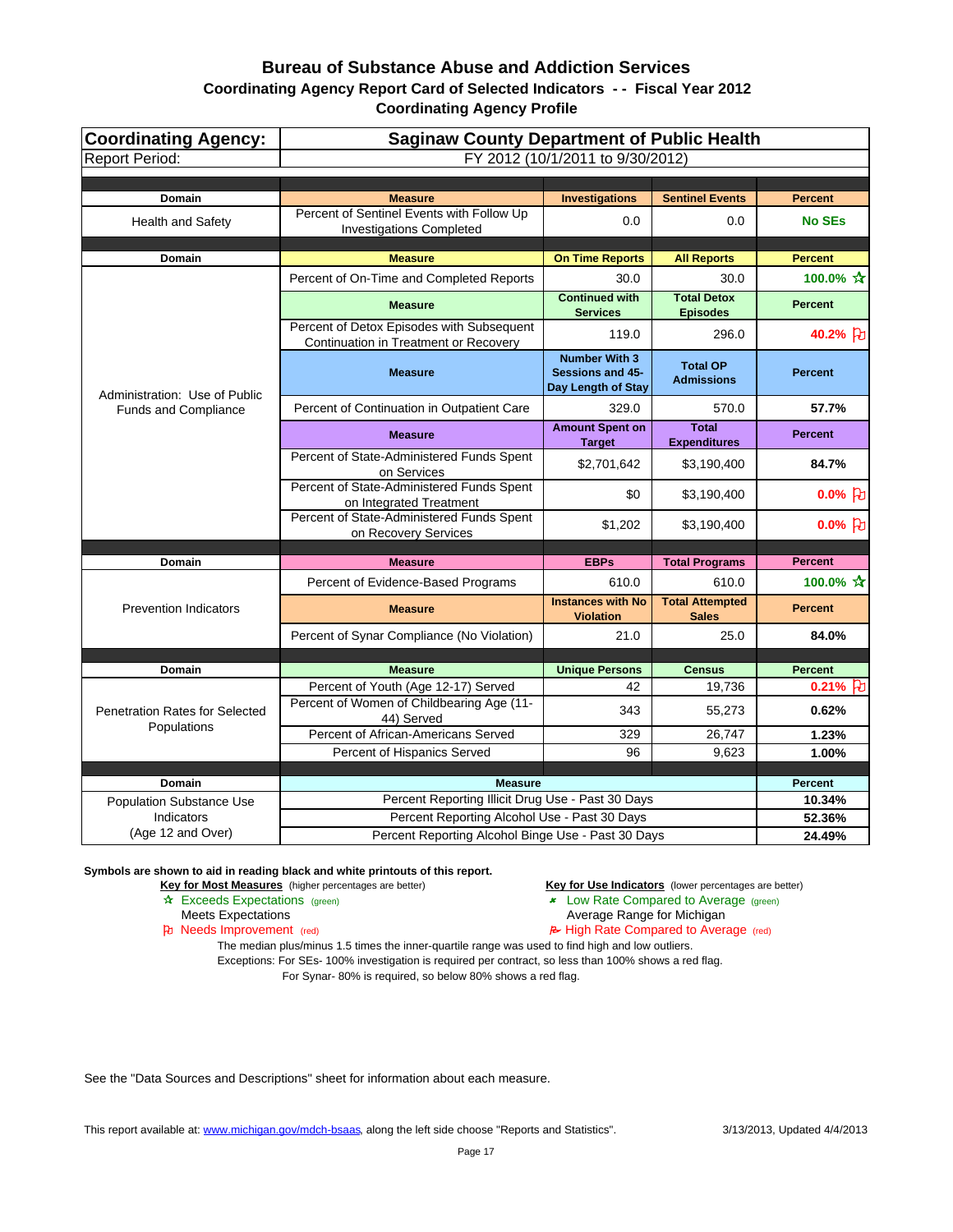| Coordinating Agency:<br><b>Report Period:</b>        | <b>St. Clair County Community Mental Health</b><br>FY 2012 (10/1/2011 to 9/30/2012) |                                                                       |                                        |                      |
|------------------------------------------------------|-------------------------------------------------------------------------------------|-----------------------------------------------------------------------|----------------------------------------|----------------------|
|                                                      |                                                                                     |                                                                       |                                        |                      |
| <b>Domain</b>                                        | <b>Measure</b>                                                                      | <b>Investigations</b>                                                 | <b>Sentinel Events</b>                 | <b>Percent</b>       |
| <b>Health and Safety</b>                             | Percent of Sentinel Events with Follow Up<br><b>Investigations Completed</b>        | 0.0                                                                   | 0.0                                    | <b>No SEs</b>        |
| <b>Domain</b>                                        | <b>Measure</b>                                                                      | <b>On Time Reports</b>                                                | <b>All Reports</b>                     | <b>Percent</b>       |
|                                                      | Percent of On-Time and Completed Reports                                            | 30.0                                                                  | 31.0                                   | 96.8%                |
|                                                      | <b>Measure</b>                                                                      | <b>Continued with</b><br><b>Services</b>                              | <b>Total Detox</b><br><b>Episodes</b>  | <b>Percent</b>       |
|                                                      | Percent of Detox Episodes with Subsequent<br>Continuation in Treatment or Recovery  | 187.0                                                                 | 266.0                                  | 70.3% ☆              |
| Administration: Use of Public                        | <b>Measure</b>                                                                      | <b>Number With 3</b><br><b>Sessions and 45-</b><br>Day Length of Stay | <b>Total OP</b><br><b>Admissions</b>   | <b>Percent</b>       |
| <b>Funds and Compliance</b>                          | Percent of Continuation in Outpatient Care                                          | 722.0                                                                 | 1,147.0                                | 62.9%                |
|                                                      | <b>Measure</b>                                                                      | <b>Amount Spent on</b><br><b>Target</b>                               | <b>Total</b><br><b>Expenditures</b>    | <b>Percent</b>       |
|                                                      | Percent of State-Administered Funds Spent<br>on Services                            | \$2,283,372                                                           | \$2,662,684                            | 85.8%                |
|                                                      | Percent of State-Administered Funds Spent<br>on Integrated Treatment                | \$184,044                                                             | \$2,662,684                            | 6.9%                 |
|                                                      | Percent of State-Administered Funds Spent<br>on Recovery Services                   | \$822                                                                 | \$2,662,684                            | $0.0%$ PU            |
| Domain                                               | <b>Measure</b>                                                                      | <b>EBPs</b>                                                           |                                        | <b>Percent</b>       |
|                                                      | Percent of Evidence-Based Programs                                                  | 219.0                                                                 | <b>Total Programs</b><br>224.0         | 97.8%                |
| <b>Prevention Indicators</b>                         | <b>Measure</b>                                                                      | <b>Instances with No</b><br><b>Violation</b>                          | <b>Total Attempted</b><br><b>Sales</b> | <b>Percent</b>       |
|                                                      | Percent of Synar Compliance (No Violation)                                          | 29.0                                                                  | 30.0                                   | 96.7% $\bm{\hat{x}}$ |
|                                                      |                                                                                     |                                                                       |                                        |                      |
| <b>Domain</b>                                        | <b>Measure</b>                                                                      | <b>Unique Persons</b>                                                 | <b>Census</b>                          | <b>Percent</b>       |
|                                                      | Percent of Youth (Age 12-17) Served                                                 | 88                                                                    | 19,770                                 | 0.45%                |
| <b>Penetration Rates for Selected</b><br>Populations | Percent of Women of Childbearing Age (11-<br>44) Served                             | 663                                                                   | 78,378                                 | 0.85%                |
|                                                      | Percent of African-Americans Served                                                 | 137                                                                   | 3,555                                  | 3.85% $\bm{\hat{x}}$ |
|                                                      | Percent of Hispanics Served                                                         | 54                                                                    | 4,938                                  | 1.09%                |
| Domain                                               | <b>Measure</b>                                                                      |                                                                       |                                        | <b>Percent</b>       |
| <b>Population Substance Use</b>                      | Percent Reporting Illicit Drug Use - Past 30 Days                                   |                                                                       |                                        | 6.97% $*$            |
| Indicators                                           | Percent Reporting Alcohol Use - Past 30 Days                                        |                                                                       |                                        | 55.80%               |
| (Age 12 and Over)                                    | Percent Reporting Alcohol Binge Use - Past 30 Days                                  |                                                                       |                                        | 26.76%               |

**Symbols are shown to aid in reading black and white printouts of this report.**

**Key for Most Measures** (higher percentages are better) **Key for Use Indicators** (lower percentages are better)

- **A** Exceeds Expectations (green) **Low Rate Compared to Average (green)** Meets Expectations (green) **Low Rate Compared to Average (green)** 
	- Average Range for Michigan

Pu Needs Improvement (red) **A** High Rate Compared to Average (red)

The median plus/minus 1.5 times the inner-quartile range was used to find high and low outliers. Exceptions: For SEs- 100% investigation is required per contract, so less than 100% shows a red flag. For Synar- 80% is required, so below 80% shows a red flag.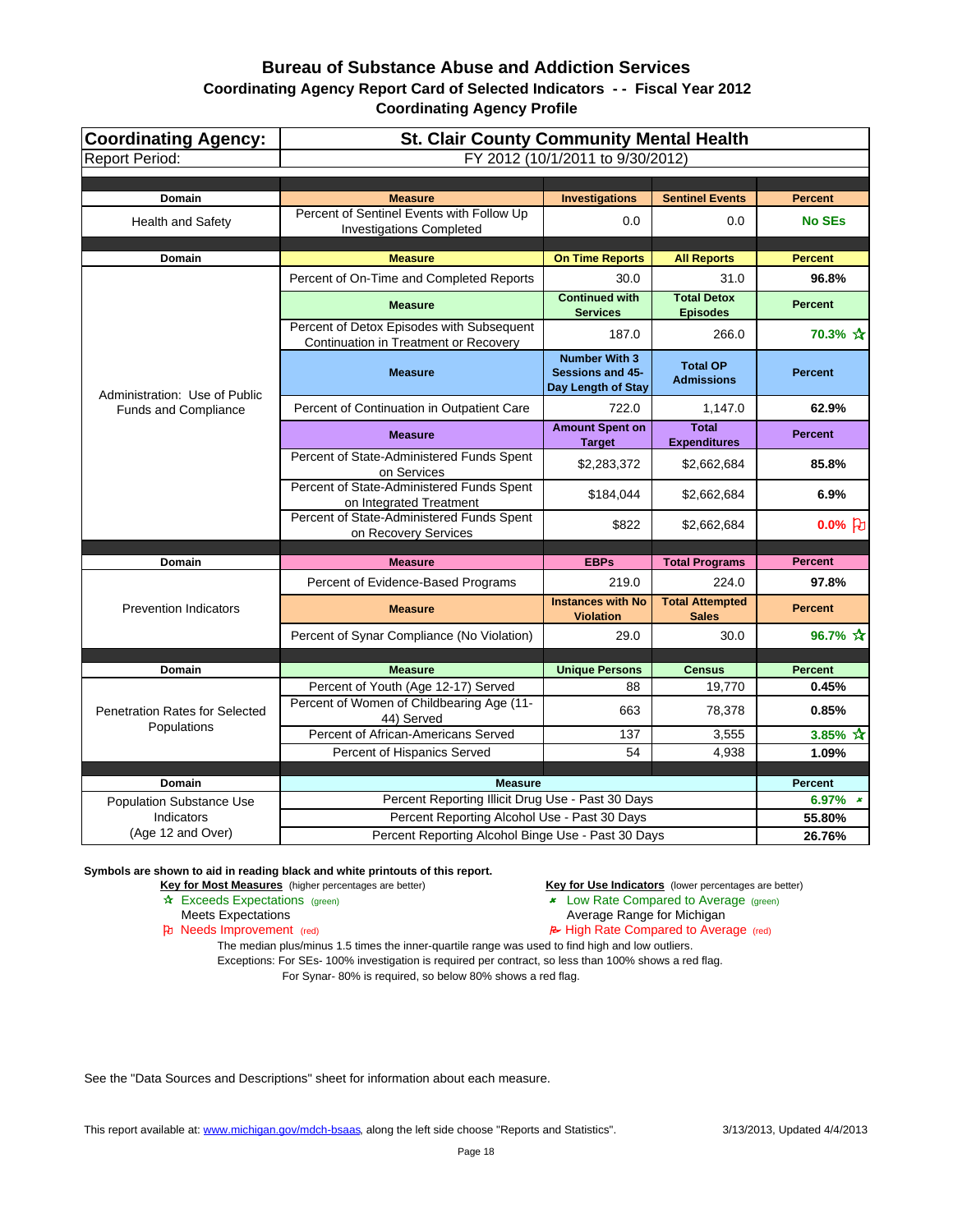| <b>Coordinating Agency:</b><br><b>Report Period:</b> | <b>Southeast Michigan Community Alliance (SEMCA)</b><br>FY 2012 (10/1/2011 to 9/30/2012) |                                                                       |                                        |                           |
|------------------------------------------------------|------------------------------------------------------------------------------------------|-----------------------------------------------------------------------|----------------------------------------|---------------------------|
|                                                      |                                                                                          |                                                                       |                                        |                           |
| <b>Domain</b>                                        | <b>Measure</b>                                                                           | <b>Investigations</b>                                                 | <b>Sentinel Events</b>                 | <b>Percent</b>            |
| <b>Health and Safety</b>                             | Percent of Sentinel Events with Follow Up<br><b>Investigations Completed</b>             | 11.0                                                                  | 11.0                                   | 100.0% $\mathbf{\hat{x}}$ |
| <b>Domain</b>                                        | <b>Measure</b>                                                                           | <b>On Time Reports</b>                                                | <b>All Reports</b>                     | <b>Percent</b>            |
|                                                      | Percent of On-Time and Completed Reports                                                 | 32.0                                                                  | 32.0                                   | 100.0% ☆                  |
|                                                      | <b>Measure</b>                                                                           | <b>Continued with</b><br><b>Services</b>                              | <b>Total Detox</b><br><b>Episodes</b>  | <b>Percent</b>            |
|                                                      | Percent of Detox Episodes with Subsequent<br>Continuation in Treatment or Recovery       | 914.0                                                                 | 1,361.0                                | 67.2%                     |
| Administration: Use of Public                        | <b>Measure</b>                                                                           | <b>Number With 3</b><br><b>Sessions and 45-</b><br>Day Length of Stay | <b>Total OP</b><br><b>Admissions</b>   | <b>Percent</b>            |
| <b>Funds and Compliance</b>                          | Percent of Continuation in Outpatient Care                                               | 1,200.0                                                               | 1,656.0                                | 72.5% ☆                   |
|                                                      | <b>Measure</b>                                                                           | <b>Amount Spent on</b><br><b>Target</b>                               | <b>Total</b><br><b>Expenditures</b>    | <b>Percent</b>            |
|                                                      | Percent of State-Administered Funds Spent<br>on Services                                 | \$9,797,796                                                           | \$10,773,145                           | 90.9%                     |
|                                                      | Percent of State-Administered Funds Spent<br>on Integrated Treatment                     | \$4,539,608                                                           | \$10,773,145                           | 42.1% ☆                   |
|                                                      | Percent of State-Administered Funds Spent<br>on Recovery Services                        | \$189,011                                                             | \$10,773,145                           | 1.8%                      |
|                                                      | <b>Measure</b>                                                                           |                                                                       |                                        | <b>Percent</b>            |
| Domain                                               |                                                                                          | <b>EBPs</b>                                                           | <b>Total Programs</b>                  |                           |
|                                                      | Percent of Evidence-Based Programs                                                       | 1,506.0                                                               | 1,506.0                                | 100.0% ☆                  |
| <b>Prevention Indicators</b>                         | <b>Measure</b>                                                                           | <b>Instances with No</b><br><b>Violation</b>                          | <b>Total Attempted</b><br><b>Sales</b> | <b>Percent</b>            |
|                                                      | Percent of Synar Compliance (No Violation)                                               | 47.0                                                                  | 52.0                                   | 90.4%                     |
|                                                      |                                                                                          |                                                                       |                                        |                           |
| <b>Domain</b>                                        | <b>Measure</b>                                                                           | <b>Unique Persons</b>                                                 | <b>Census</b>                          | <b>Percent</b>            |
|                                                      | Percent of Youth (Age 12-17) Served                                                      | 185                                                                   | 77,862                                 | 0.24%                     |
| Penetration Rates for Selected<br>Populations        | Percent of Women of Childbearing Age (11-<br>44) Served                                  | 1,735                                                                 | 336,593                                | 0.52%                     |
|                                                      | Percent of African-Americans Served                                                      | 750                                                                   | 69,782                                 | 1.07%                     |
|                                                      | Percent of Hispanics Served                                                              | 105                                                                   | 13,255                                 | 0.79%                     |
| <b>Domain</b>                                        | <b>Measure</b>                                                                           |                                                                       |                                        | <b>Percent</b>            |
| <b>Population Substance Use</b>                      | Percent Reporting Illicit Drug Use - Past 30 Days                                        |                                                                       |                                        | 8.65%                     |
| Indicators                                           | Percent Reporting Alcohol Use - Past 30 Days                                             |                                                                       |                                        | 53.59%                    |
| (Age 12 and Over)                                    | Percent Reporting Alcohol Binge Use - Past 30 Days                                       |                                                                       |                                        | 23.95%                    |

**Symbols are shown to aid in reading black and white printouts of this report.**

**Key for Most Measures** (higher percentages are better) **Key for Use Indicators** (lower percentages are better)

- Exceeds Expectations (green) Low Rate Compared to Average (green)
	- Meets Expectations **Average Range for Michigan**

Needs Improvement (red) High Rate Compared to Average (red)

The median plus/minus 1.5 times the inner-quartile range was used to find high and low outliers. Exceptions: For SEs- 100% investigation is required per contract, so less than 100% shows a red flag. For Synar- 80% is required, so below 80% shows a red flag.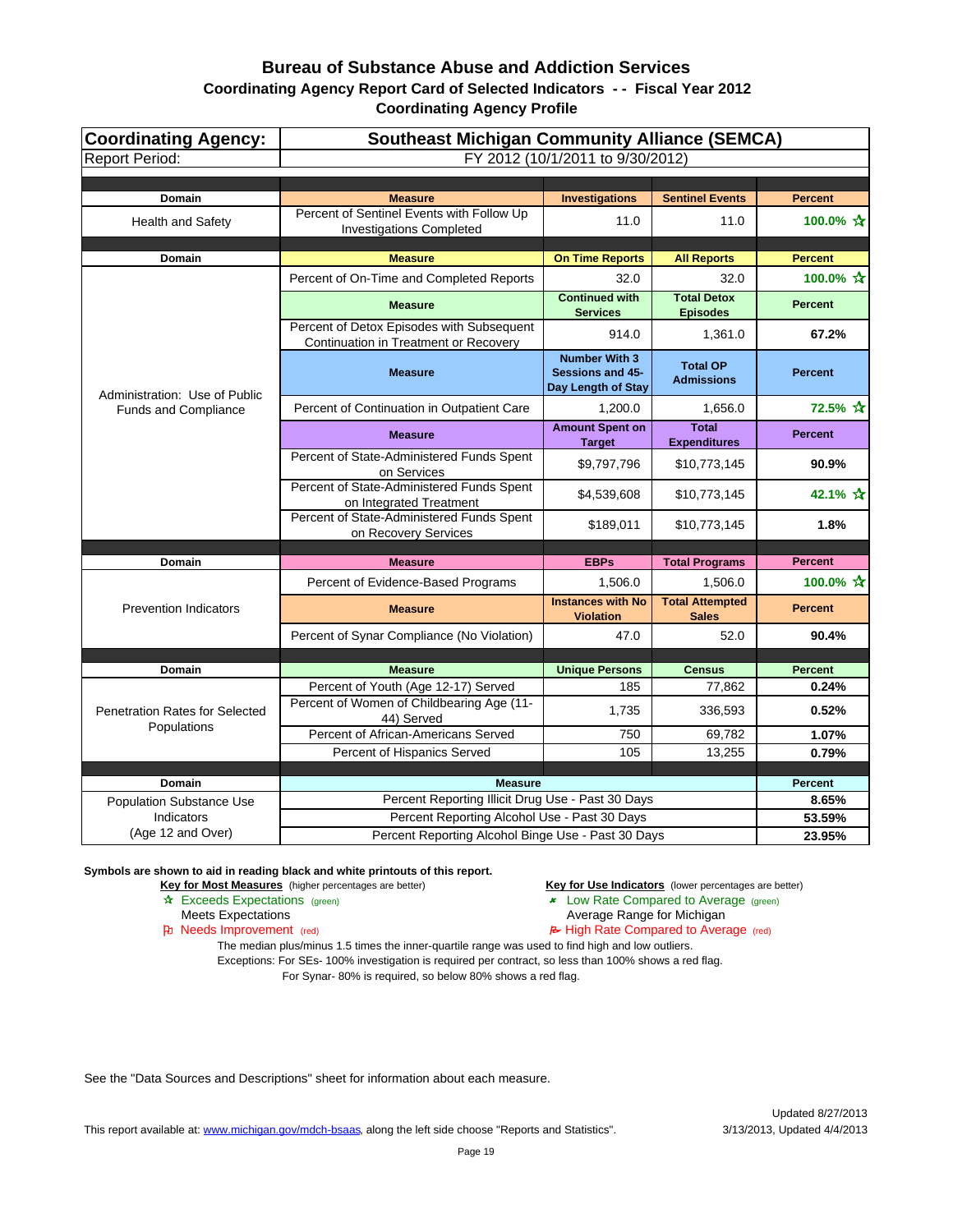| Coordinating Agency:<br><b>Report Period:</b> | <b>Washtenaw Community Health Organization</b><br>FY 2012 (10/1/2011 to 9/30/2012)                |                                                                |                                        |                                  |
|-----------------------------------------------|---------------------------------------------------------------------------------------------------|----------------------------------------------------------------|----------------------------------------|----------------------------------|
|                                               |                                                                                                   |                                                                |                                        |                                  |
| <b>Domain</b>                                 | <b>Measure</b>                                                                                    | <b>Investigations</b>                                          | <b>Sentinel Events</b>                 | <b>Percent</b>                   |
| <b>Health and Safety</b>                      | Percent of Sentinel Events with Follow Up<br><b>Investigations Completed</b>                      | 0.0                                                            | 0.0                                    | <b>No SEs</b>                    |
| <b>Domain</b>                                 | <b>Measure</b>                                                                                    | <b>On Time Reports</b>                                         | <b>All Reports</b>                     | <b>Percent</b>                   |
|                                               | Percent of On-Time and Completed Reports                                                          | 29.0                                                           | 31.0                                   | 93.5%                            |
|                                               | <b>Measure</b>                                                                                    | <b>Continued with</b><br><b>Services</b>                       | <b>Total Detox</b><br><b>Episodes</b>  | <b>Percent</b>                   |
|                                               | Percent of Detox Episodes with Subsequent<br>Continuation in Treatment or Recovery                | 11.0                                                           | 42.0                                   | 26.2% 7                          |
| Administration: Use of Public                 | <b>Measure</b>                                                                                    | <b>Number With 3</b><br>Sessions and 45-<br>Day Length of Stay | <b>Total OP</b><br><b>Admissions</b>   | <b>Percent</b>                   |
| <b>Funds and Compliance</b>                   | Percent of Continuation in Outpatient Care                                                        | 161.0                                                          | 177.0                                  | 91.0% $\hat{X}$                  |
|                                               | <b>Measure</b>                                                                                    | <b>Amount Spent on</b><br><b>Target</b>                        | <b>Total</b><br><b>Expenditures</b>    | <b>Percent</b>                   |
|                                               | Percent of State-Administered Funds Spent<br>on Services                                          | \$4,763,038                                                    | \$5,207,263                            | 91.5%                            |
|                                               | Percent of State-Administered Funds Spent<br>on Integrated Treatment                              | \$565,551                                                      | \$5,207,263                            | 10.9%                            |
|                                               | Percent of State-Administered Funds Spent<br>on Recovery Services                                 | \$477,284                                                      | \$5,207,263                            | 9.2% $\mathbf{\hat{x}}$          |
| Domain                                        | <b>Measure</b>                                                                                    | <b>EBPs</b>                                                    | <b>Total Programs</b>                  | <b>Percent</b>                   |
|                                               | Percent of Evidence-Based Programs                                                                | 1,057.0                                                        | 1,068.0                                | 99.0%                            |
| <b>Prevention Indicators</b>                  | <b>Measure</b>                                                                                    | <b>Instances with No</b><br><b>Violation</b>                   | <b>Total Attempted</b><br><b>Sales</b> | <b>Percent</b>                   |
|                                               | Percent of Synar Compliance (No Violation)                                                        | 26.0                                                           | 29.0                                   | 89.7%                            |
|                                               |                                                                                                   |                                                                |                                        |                                  |
| <b>Domain</b>                                 | <b>Measure</b>                                                                                    | <b>Unique Persons</b>                                          | <b>Census</b>                          | <b>Percent</b>                   |
| Penetration Rates for Selected                | Percent of Youth (Age 12-17) Served<br>Percent of Women of Childbearing Age (11-                  | 32<br>338                                                      | 31,894<br>144,543                      | 0.10% $\upbeta$<br>$0.23%$ $ E $ |
| Populations                                   | 44) Served<br>Percent of African-Americans Served                                                 | 167                                                            | 32,486                                 | 0.51% FU                         |
|                                               | Percent of Hispanics Served                                                                       | 10                                                             | 11,683                                 | $0.09%$ FU                       |
|                                               |                                                                                                   |                                                                |                                        |                                  |
| <b>Domain</b>                                 | <b>Measure</b>                                                                                    |                                                                |                                        | <b>Percent</b>                   |
| <b>Population Substance Use</b><br>Indicators | Percent Reporting Illicit Drug Use - Past 30 Days<br>Percent Reporting Alcohol Use - Past 30 Days |                                                                |                                        | 10.71%                           |
| (Age 12 and Over)                             | Percent Reporting Alcohol Binge Use - Past 30 Days                                                |                                                                |                                        | 62.08% ₽<br>25.35%               |
|                                               |                                                                                                   |                                                                |                                        |                                  |

**Symbols are shown to aid in reading black and white printouts of this report.**

**Key for Most Measures** (higher percentages are better) **Key for Use Indicators** (lower percentages are better)

- Exceeds Expectations (green) Low Rate Compared to Average (green)
	- Meets Expectations **Average Range for Michigan**
- Needs Improvement (red) High Rate Compared to Average (red)

The median plus/minus 1.5 times the inner-quartile range was used to find high and low outliers. Exceptions: For SEs- 100% investigation is required per contract, so less than 100% shows a red flag. For Synar- 80% is required, so below 80% shows a red flag.